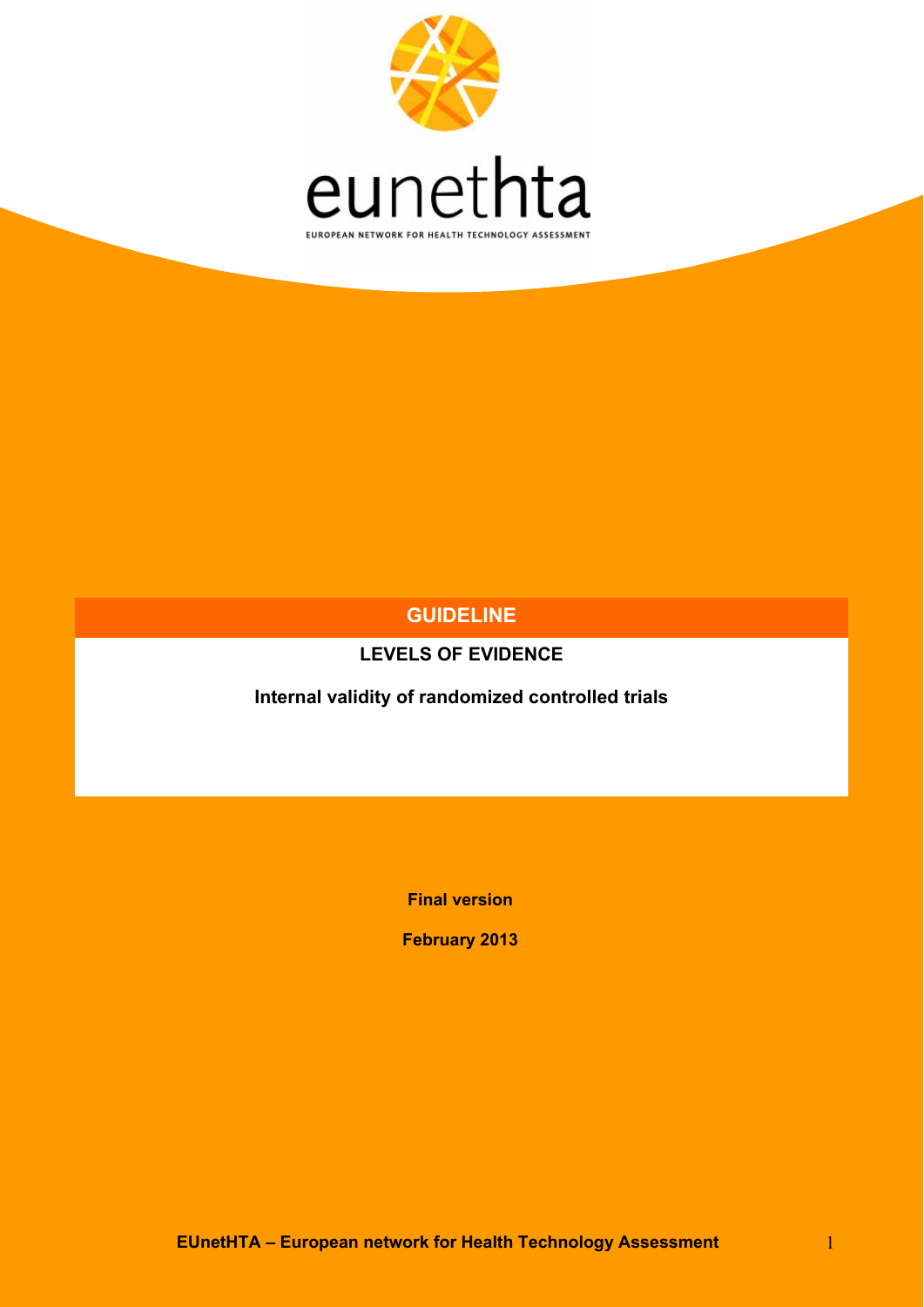The primary objective of EUnetHTA JA1 WP5 methodology guidelines is to focus on methodological challenges that are encountered by HTA assessors while performing a rapid relative effectiveness assessment of pharmaceuticals.

This guideline "Levels of evidence: Internal validity (of randomized controlled trials)"has been elaborated by experts from CAST/SDU and IQWiG, reviewed and validated by all members of WP5 of the EUnetHTA network; the whole process was coordinated by HAS. As such the guideline represents a consolidated view of non-binding recommendations of EUnetHTA network members and in no case an official opinion of the participating institutions or individuals.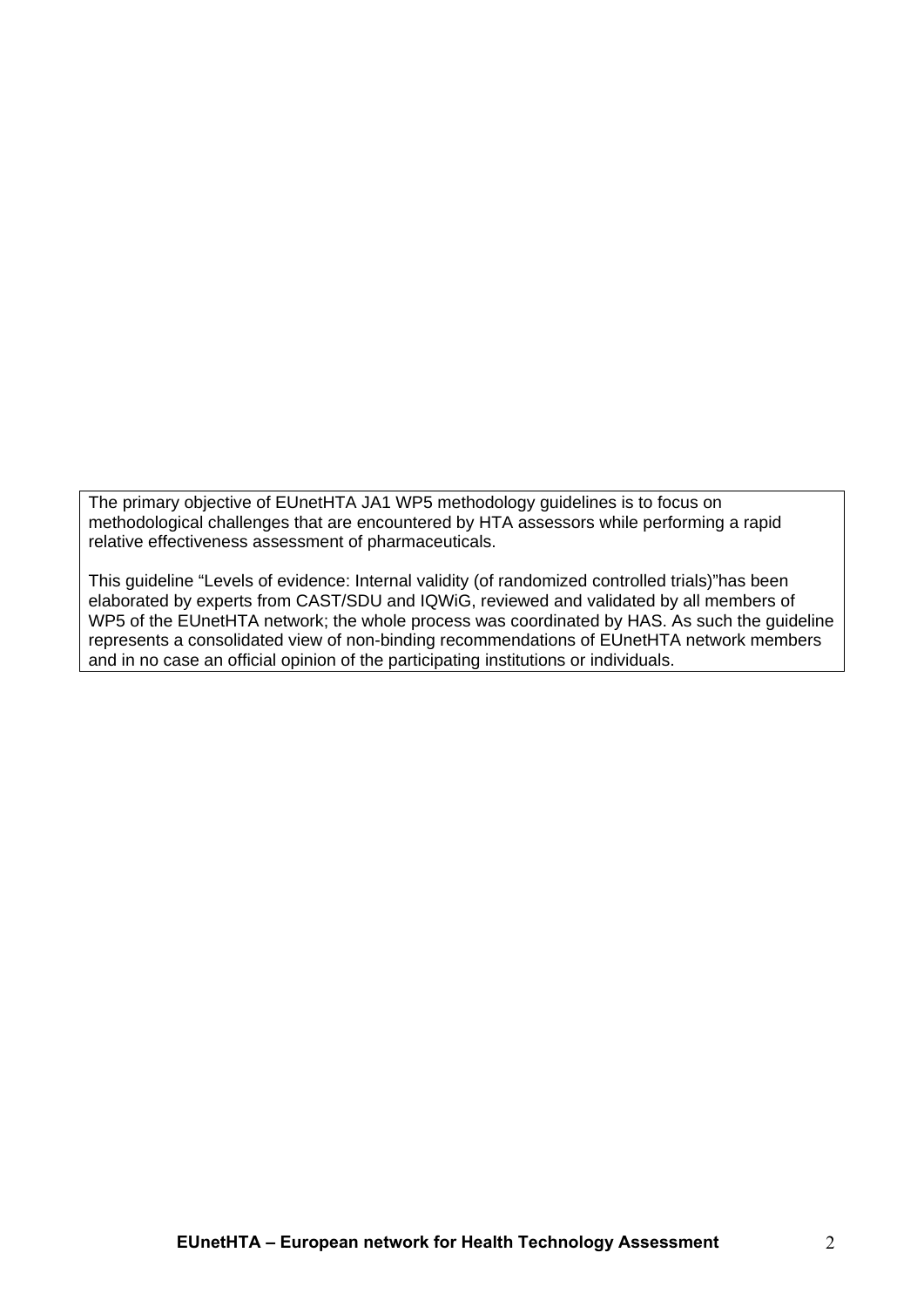# **Table of contents**

| 3.                                                                |  |
|-------------------------------------------------------------------|--|
|                                                                   |  |
|                                                                   |  |
| Annexe 2. Proposal for a standardized risk of bias assessment  21 |  |
|                                                                   |  |
|                                                                   |  |
|                                                                   |  |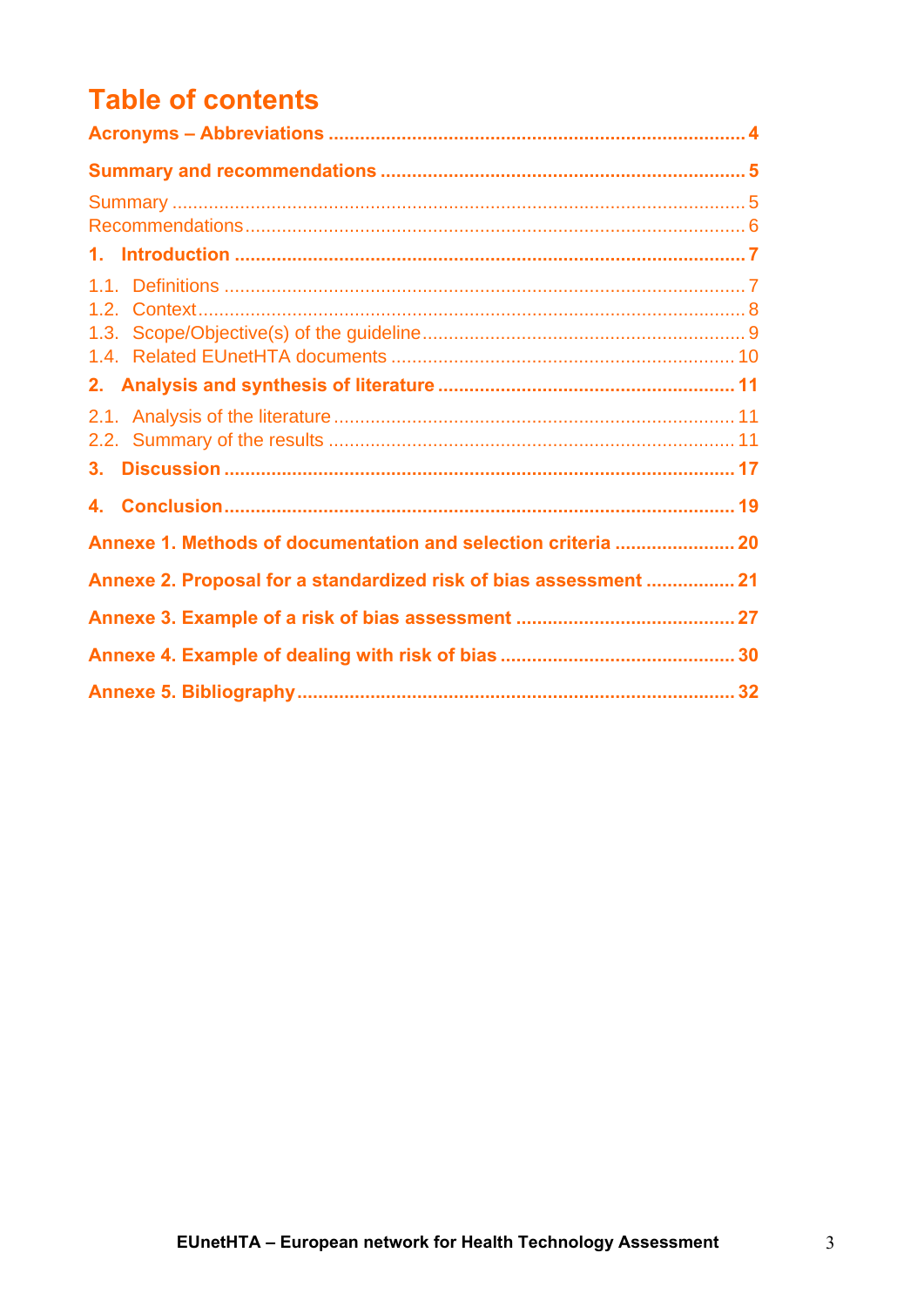# <span id="page-3-0"></span>**Acronyms – Abbreviations**

ADAS-cog - Alzheimer's Disease Assessment Scale Cognitive subscale AE - Adverse event AMSTAR - A Measurement Tool to Assess Systematic Reviews CAST/SDU – Centre for Applied Health Services Research and Technology Assessment, University of Southern Denmark CI - Confidence interval CONSORT - Consolidated Standards of Reporting Trials EUnetHTA - European network for Health Technology Assessment GRADE - Grading of Recommendations Assessment, Development and Evaluation HAS - Haute Autorité de Santé HTA - Health technology assessment INAHTA - International Network of Agencies for Health Technology Assessment IQWiG - Institut für Qualität und Wirtschaftlichkeit im Gesundheitswesen (Institute for Quality and Efficiency in Health Care) ITT - Intention to treat OQAQ - Overview Quality Assessment Questionnaire OR - Odds ratio PHARMAC - Pharmaceutical Management Agency PRISMA - Preferred Reporting Items for Systematic Reviews and Meta-Analyses RCT - Randomized controlled trial REA - Relative effectiveness assessment SAE - Serious adverse event STROBE - Strengthening the Reporting of Observational Studies in Epidemiology WP5 – Work package 5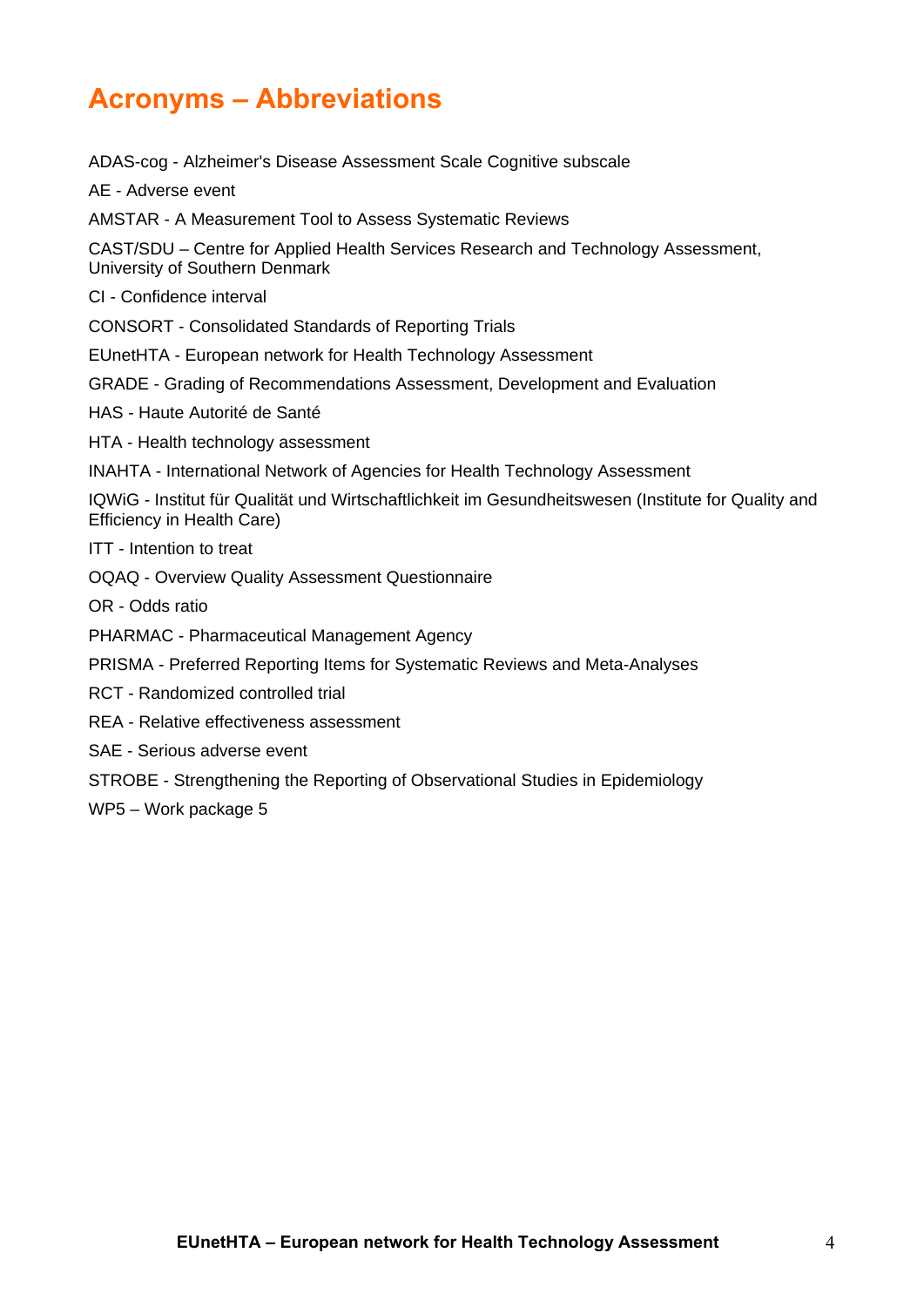## <span id="page-4-0"></span>**Summary and recommendations**

### <span id="page-4-1"></span>*Summary*

Internal validity describes the extent to which the (treatment) difference observed in a trial (or a meta-analysis) is likely to reflect the 'true' effect within the trial (or in the trial population) by considering methodological quality criteria. Because the 'truth' can never be assessed, it is more appropriate to speak of the potential for or risk of bias.

The present guideline focuses on the assessment of the risk of bias of randomized controlled trials (RCTs), the most relevant trials for relative effectiveness assessment (REA) of pharmaceuticals. The quality assessment of non-randomized and diagnostic accuracy studies will be elaborated in separate guidelines. Likewise, a separate guideline deals with the problem of assessing applicability.

Over the years, the Cochrane Collaboration has developed an elaborate framework to assess the risk of bias in RCTs (Higgins et al. 2011). This framework aims to inform readers of systematic reviews about the trustworthiness of the results. It is based on both theoretical considerations and empirical evidence of 5 major types of bias. It can be regarded as a generally accepted standard, or 'gold standard', and its use has been advocated by a number of HTA agencies active in EUnetHTA. Hence, for the present guideline it is appropriate not to conduct an extensive literature search and to refer mainly to the Cochrane risk of bias tool.

The different types of potential bias can be separated into at least 6 categories: selection, performance, detection, attrition, reporting, and other sources of bias. With regard to these different types of bias and the strategies used in clinical trials to protect from such bias, the Cochrane Handbook for Systematic Reviews of Interventions ('Cochrane Handbook') specifies the following 7 relevant domains for the assessment of the risk of bias: random sequence generation, allocation concealment, blinding of participants and personnel, blinding of outcome assessment, incomplete outcome data, selective reporting, and other sources of bias (Higgins & Green 2011).

The risk of bias should be assessed on 2 levels, i.e. firstly, on a (general) study level, and secondly, on an outcome level. For example, selection and performance bias threaten the validity of the entire study, while the other types of bias may be outcome specific. The risk of bias is then categorized into 3 groups: low risk of bias, high risk of bias, and unclear risk of bias.

There are at least 4 options to deal with the risk of bias: (i) rely only on studies with a low risk of bias; (ii) perform sensitivity analyses according to the different risk of bias categories; (iii) describe the uncertainty with regard to the different levels of risk of bias, so that subsequent decisions can be made considering this uncertainty; (iv) combine option (ii) and (iii).

If an REA is not or not fully based on primary studies, but rather on systematic reviews (e.g. due to limited resources), it is also necessary to assess whether the underlying systematic review(s) has/have only minimal methodological flaws. Various instruments exist to assess the quality of systematic reviews (Shea et al. 2007). However, only a minority of these instruments are formally validated, widely used, and focused on methodological quality rather than on reporting quality. If an REA is to be performed on the basis of systematic reviews rather than on primary studies, it is strongly recommended that the methodological quality of the underlying reviews is assessed, either by the Oxman and Guyatt index (Oxman & Guyatt 1991), or by 'A Measurement Tool to Assess Systematic Reviews' (AMSTAR) (Shea 2007). If the quality does not exceed a prespecified threshold (e.g. at least 5 of 7 possible points in the overall assessment of the Oxman and Guyatt index), the corresponding systematic review should not be used as a basis for the REA. It is then necessary to conduct a separate systematic review for the underlying research question (with an assessment of the internal validity of the identified primary studies according to this guideline).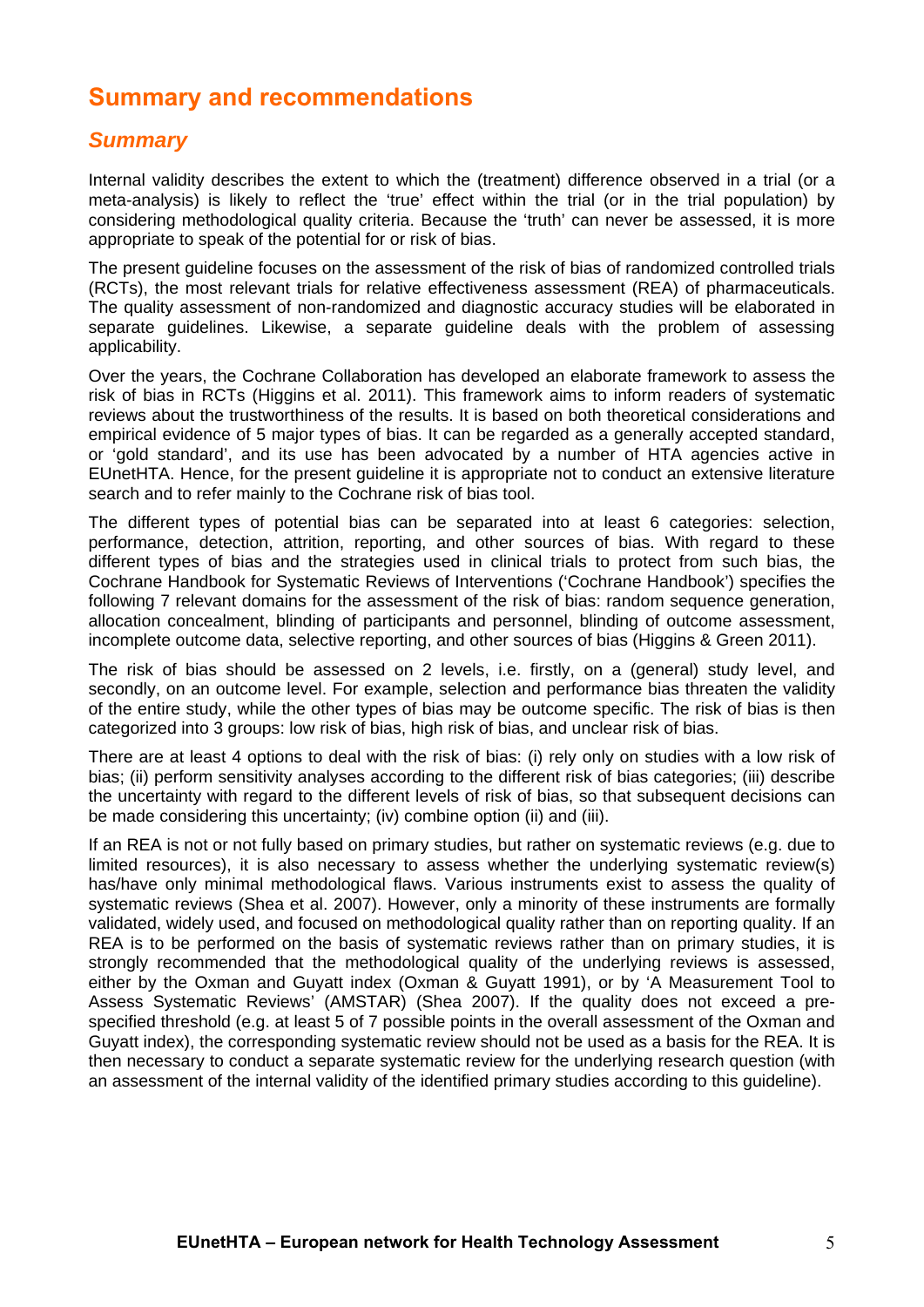### <span id="page-5-0"></span>**Recommendation 1**

Use the risk of bias concept of the Cochrane Collaboration to assess the internal validity of RCTs within an REA. Chapter 8 and table 8.5.d of the Cochrane Handbook (Higgins & Green 2011) provide detailed guidance.

### **Recommendation 2**

Provide appropriate training and clear and consistent decision rules to achieve acceptable reproducibility of the risk of bias assessments. The use of standardized extraction sheets is also recommended.

### **Recommendation 3**

Within an REA, specify in advance how to deal with studies with a high or unclear risk of bias. There are at least 4 options: (i) rely only on studies with a low risk of bias; (ii) perform sensitivity analyses according to the different risk of bias categories; (iii) describe the uncertainty with regard to the different levels of risk of bias, so that subsequent decisions can be made considering this uncertainty; (iv) combine option (ii) and (iii).

### **Recommendation 4**

Use a validated tool to assess the methodological quality of systematic reviews: the Oxman and Guyatt index (Oxman & Guyatt 1991, Jadad & Murray 2007) and the AMSTAR instrument (Shea et al. 2007) are recommended. Both instruments are useful, without a preference for either one.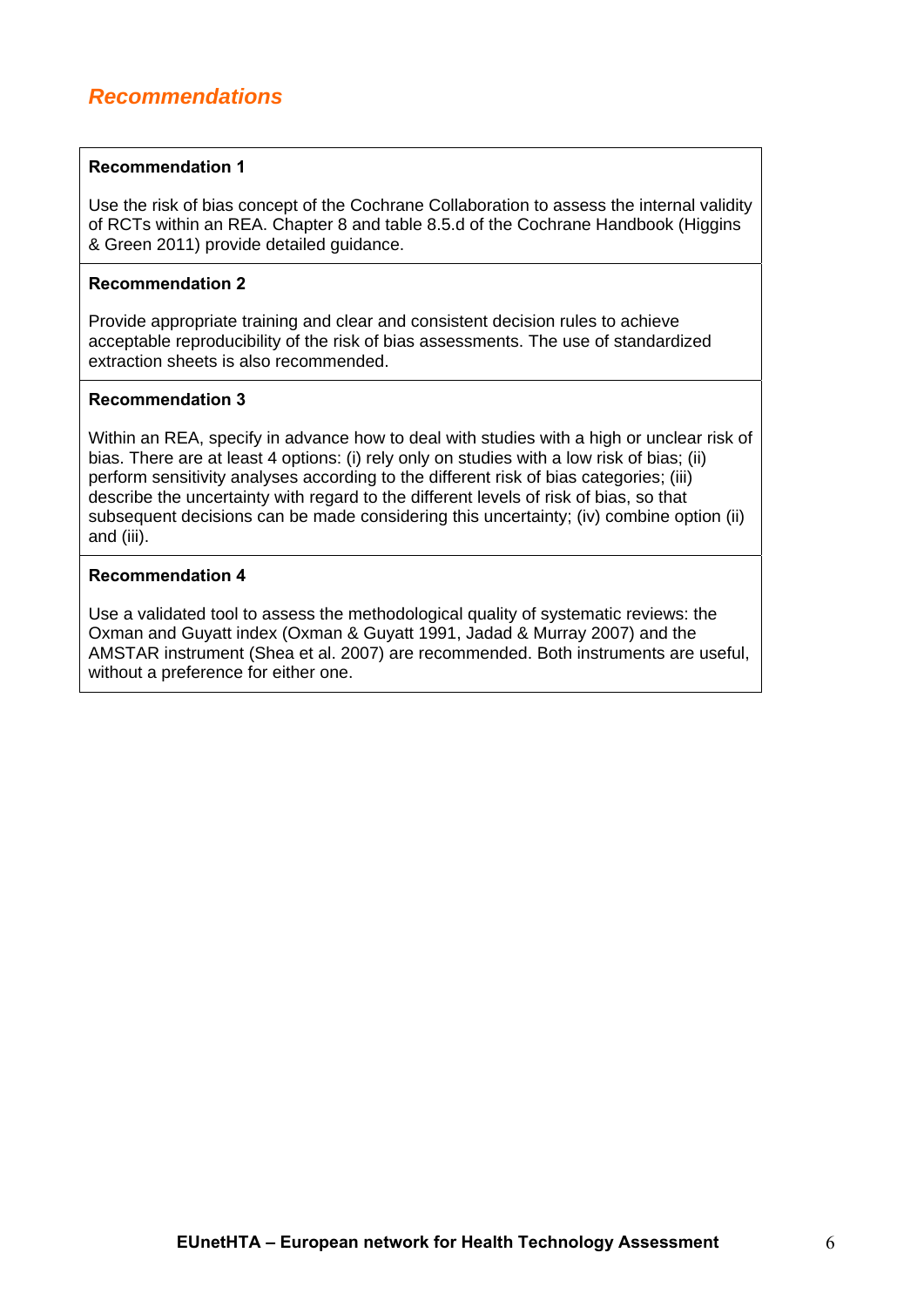## <span id="page-6-0"></span>**1. Introduction**

## <span id="page-6-1"></span>*1.1. Definitions*

- **Internal validity:** the extent to which the (treatment) difference observed in a trial is likely to reflect the 'true' effect within the trial (or in the trial population) by considering methodological criteria.
- **Bias:** a systematic error in an estimate or an inference. Because the results of a study may in fact be unbiased despite a methodological flaw, it is appropriate to consider *risk of* bias (Higgins & Green 2011).
- **Relative effectiveness:** can be defined as the extent to which an intervention does more good than harm, compared to one or more intervention alternatives for achieving the desired results, when provided under the usual circumstances of health care practice (Pharmaceutical Forum 2008).
- **Systematic reviews**: publications that summarize and assess the results of primary studies in a systematic, reproducible, and transparent way.
- **Health technology assessment**: a multidisciplinary process that summarizes information about the medical, social, economic and ethical issues related to the use of a health technology in a systematic, transparent, unbiased, robust manner. Its aim is to inform the formulation of safe, effective, health policies that are patient focused and seek to achieve best value (EUnetHTA 2012).
- **(Single) Rapid assessment of relative effectiveness of pharmaceuticals**: defined as rapid assessment of a new technology at the time of introduction to the market and comparing the new technology to standard care. This will be referred to hereafter as the *Rapid Assessment.*
- **Full assessment of relative effectiveness of pharmaceuticals**: defined as full assessment (non-rapid) of (all) available technologies for a particular step in a treatment pathway for a specific condition. This will be referred to hereafter as the *Full Assessment.*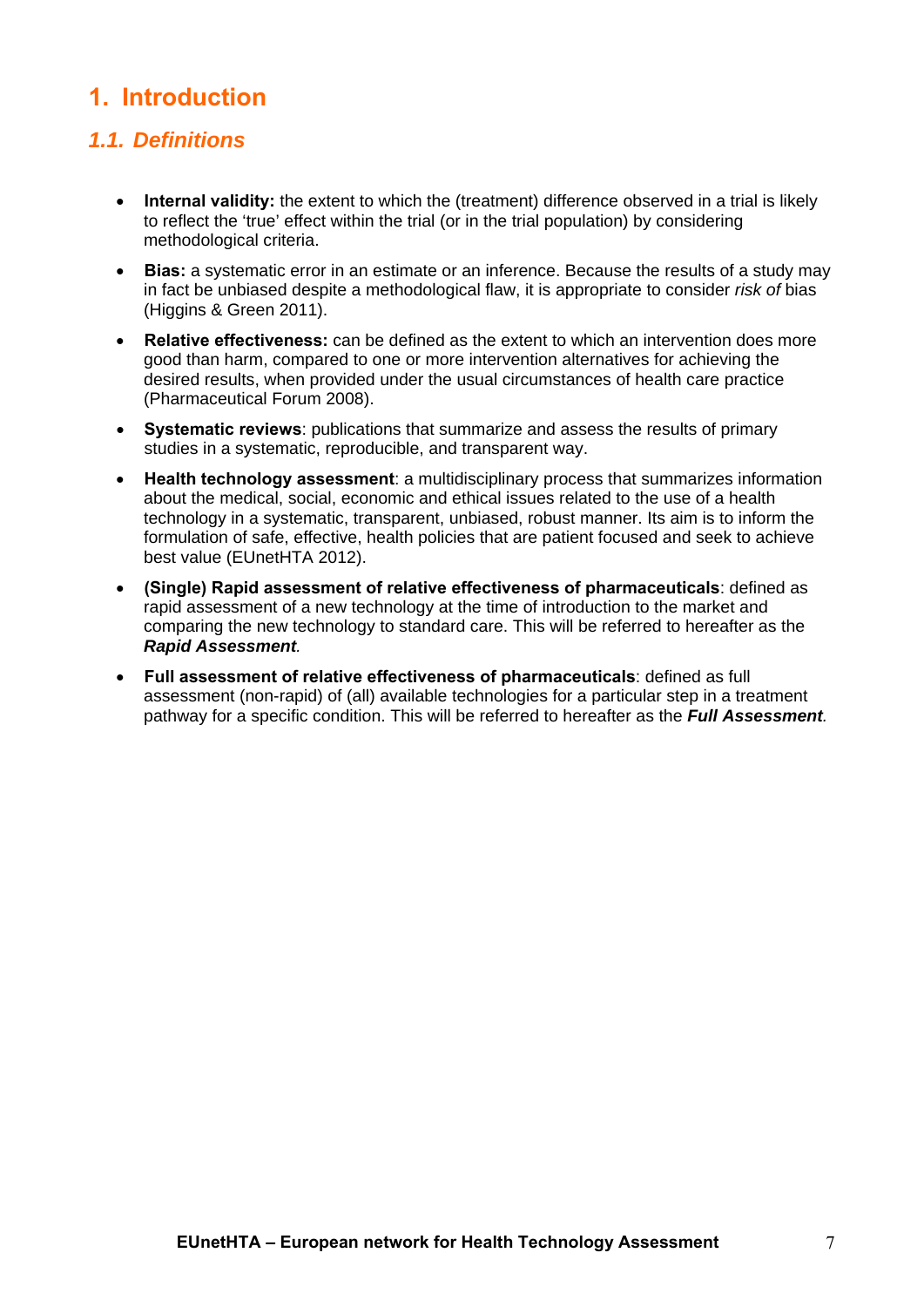## <span id="page-7-0"></span>*1.2. Context*

### **1.2.1. Problem statement**

To what extent can it be assessed whether the data from a study (e.g. an RCT) or a collection of studies (e.g. a meta-analysis within an REA) are likely to reflect the 'truth' by considering methodological quality criteria? This is essential to allow conclusions about the certainty (or uncertainty) of results for subsequent support of decision-making processes.

### **1.2.2. Discussion (on the problem statement)**

Internal validity describes the extent to which the (treatment) difference observed in a trial (or a meta-analysis) is likely to reflect the 'true' effect within the trial (or in the trial population) by considering methodological quality criteria. Because the 'truth' can never be assessed, it is more appropriate to speak of the potential for or **risk of bias**. Internal validity has to be differentiated from external validity – or better – applicability, which is the topic of a separate guideline.

Over the years, the *Cochrane Collaboration* has developed an elaborate framework to assess the risk of bias in RCTs (Higgins et al. 2011). This framework aims to inform readers of systematic reviews about the trustworthiness of the results. It is based on both theoretical considerations and empirical evidence of the potential impact of the different types of bias. It can be regarded as a generally accepted standard, or 'gold standard', and its use has been advocated by a number of HTA agencies active in EUnetHTA. Hence, for the present guideline it is appropriate not to conduct an extensive literature search and to refer mainly to the Cochrane risk of bias tool.

Another important framework for the assessment of the quality of evidence was developed by the *GRADE* (Grading of Recommendations Assessment, Development and Evaluation) working group. This framework combines aspects of both internal and external validity, but also of the precision of estimates, the magnitude of effects, and the consistency of results within one single approach to grade the **'quality of the body of evidence'**. Because the scope of the GRADE approach goes beyond the assessment of the single domain 'internal validity' or 'risk of bias', the present guideline focuses on the Cochrane risk of bias tool. Nevertheless, the concept of risk of bias is incorporated within the GRADE framework, so that there is virtually no difference in assessing 'internal validity' between the 2 approaches.

The current guideline focuses on the assessment of the risk of bias of RCTs, the most relevant trials for REA of pharmaceuticals; non-randomized studies – if used for the evaluation of effects of interventions within the REA – inevitably carry a high risk of selection bias and subsequent confounding. Furthermore, non-randomized studies are mostly unblinded, and the intention-to-treat (ITT) principle is even more difficult to realize. Nevertheless, it is useful to assess the quality of evidence from non-randomized studies if the decision was made to include those studies in an REA, notably a full assessment. The quality assessment of non-randomized studies goes beyond the risk of bias assessment of RCTs, because special attention has to be paid to whether and how possible confounders were dealt with in the absence of randomization (e.g. pre-definition of possible confounders, adjustment procedures, matching, etc.). Moreover, there are many types of non-randomized studies (e.g. [observational] cohort studies, case-control studies, uncontrolled before-after studies, interrupted-time-series studies, and [interventional] controlled trials using other allocation strategies than randomization), which may require different instruments for assessing internal validity. The quality assessment of non-randomized studies will therefore be elaborated in a separate guideline, the scope of which will also cover rapid and full assessment of non-pharmaceutical (interventional) health technologies.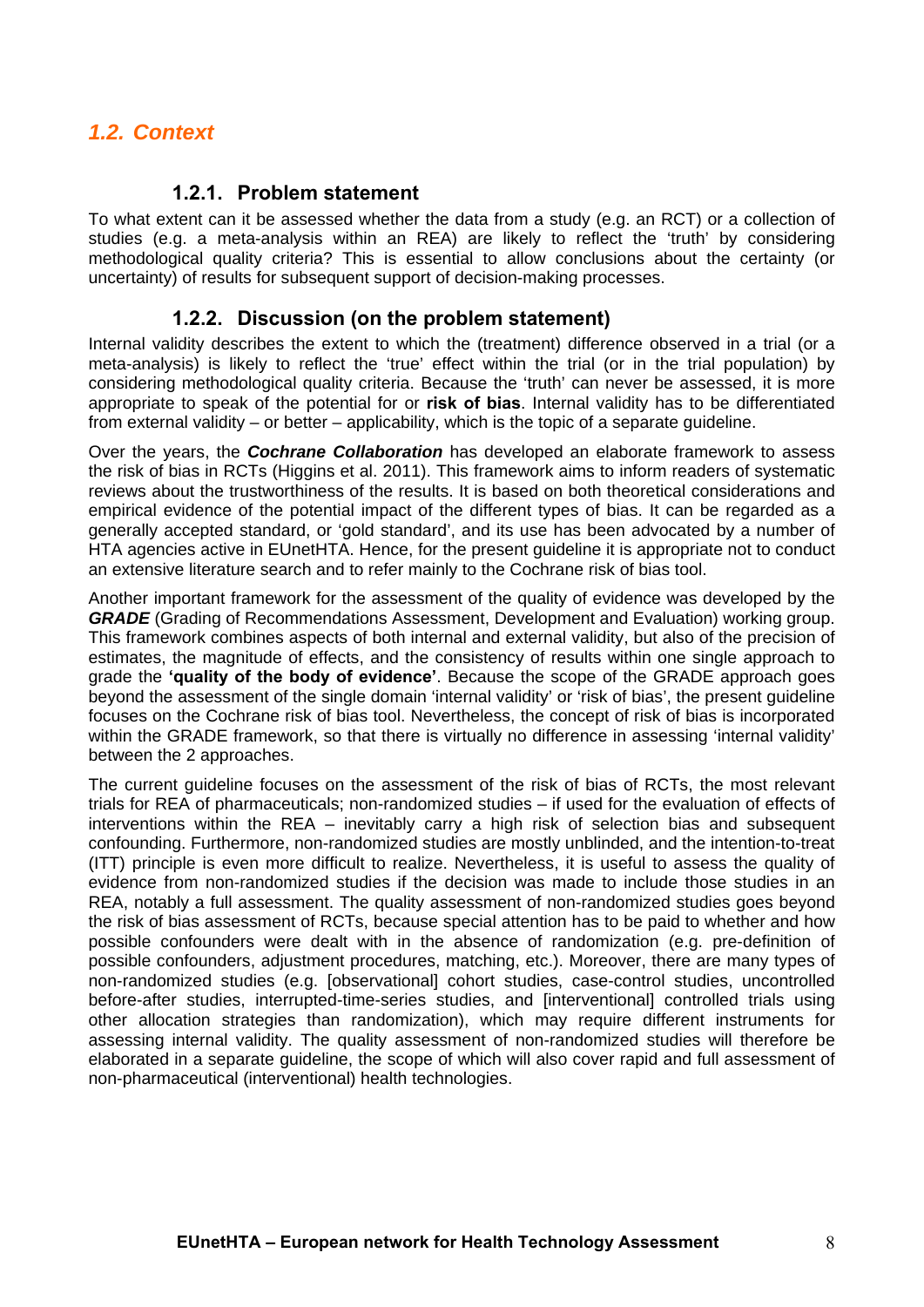## <span id="page-8-0"></span>*1.3. Scope/Objective(s) of the guideline*

The guideline aims to provide recommendations for the assessment of the internal validity of RCTs whose purpose is the determination of the relative effectiveness of pharmaceuticals. It does not aim to provide recommendations for the quality assessment of non-randomized studies or diagnostic accuracy studies. Both issues will be addressed in separate guidelines. Likewise, a separate guideline deals with the problem of assessing applicability. However, some recommendations are given for the case when an REA is not or not fully based on primary studies, but rather on one or more systematic review(s).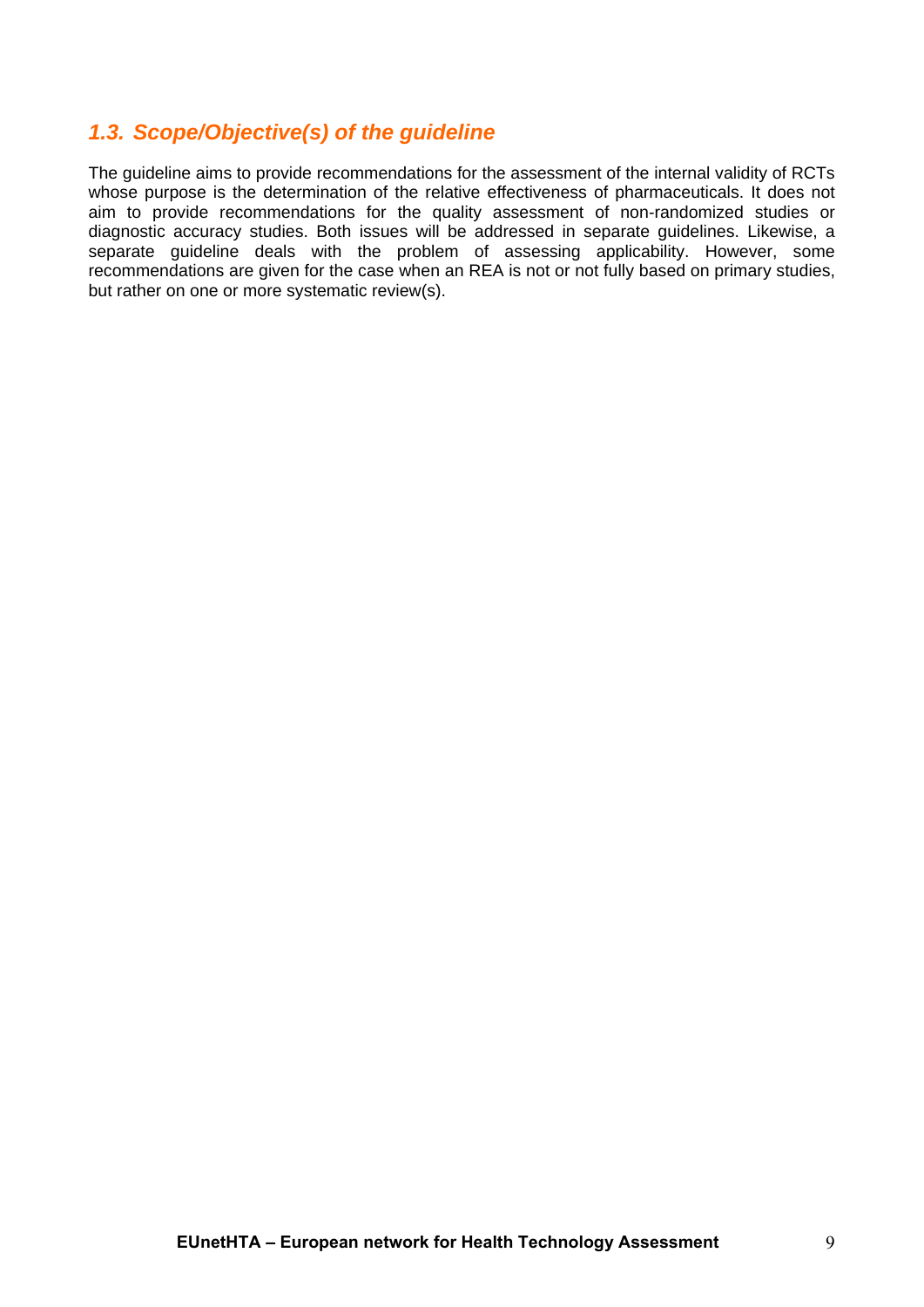## <span id="page-9-0"></span>*1.4. Related EUnetHTA documents*

This guideline should be read in conjunction with the following documents:

1. EUnetHTA guideline on levels of evidence: applicability of evidence in the context of a relative effectiveness assessment of pharmaceuticals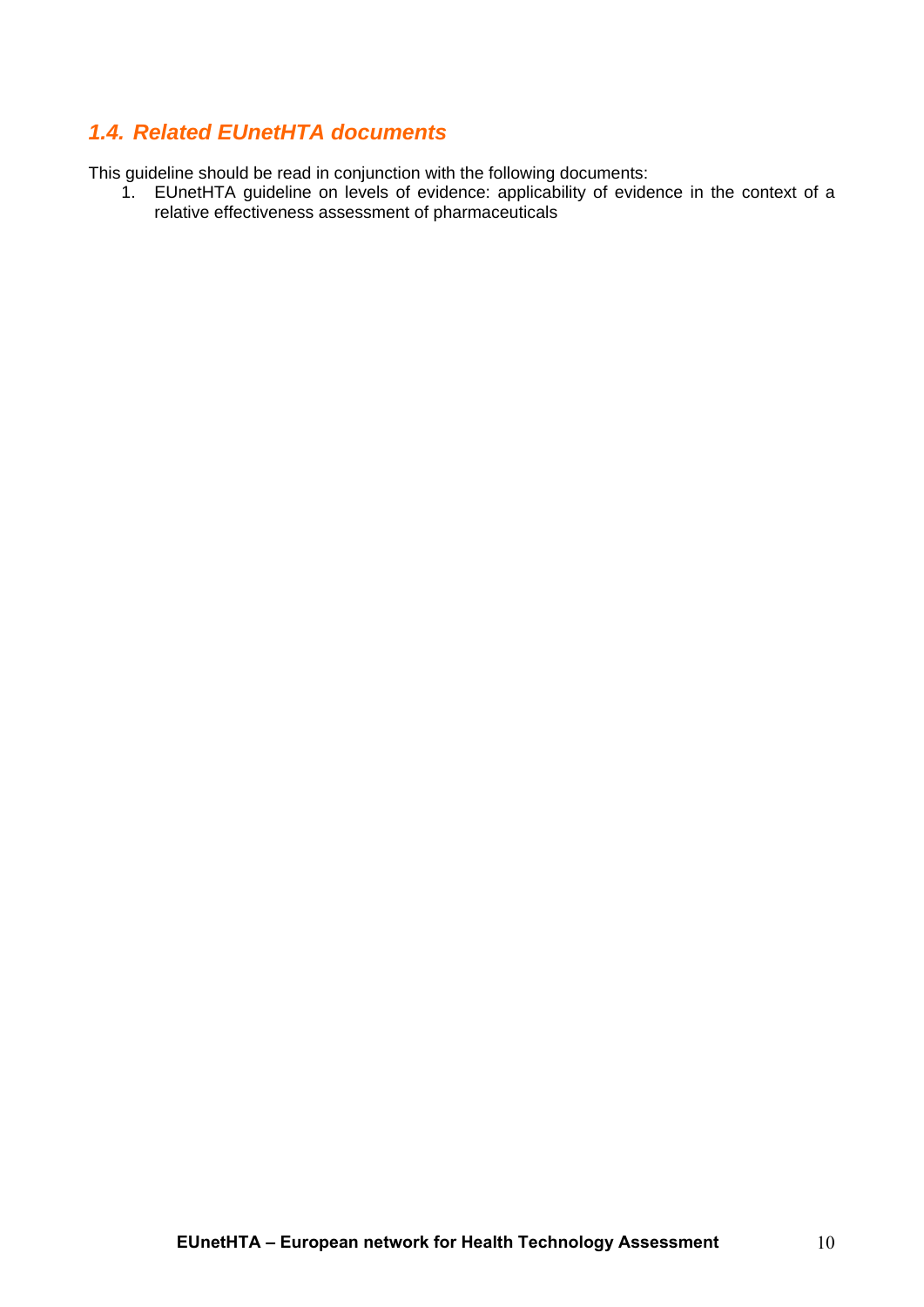## <span id="page-10-0"></span>**2. Analysis and synthesis of literature**

## <span id="page-10-1"></span>*2.1. Analysis of the literature*

Because the Cochrane risk of bias tool can be regarded as a generally accepted standard, it is largely referred to in the subsequent sections, and an extensive literature search was not conducted.

## <span id="page-10-2"></span>*2.2. Summary of the results*

## **2.2.1. Types of bias**

The different types of possible bias can be separated into at least 6 categories:

- selection bias.
- performance bias,
- detection bias.
- attrition bias,

1

- reporting bias,
- other sources of bias.

**Selection bias** may arise if patient characteristics are (relevantly) different between the treatment groups to be compared. If such a characteristic is related both to the outcome(s) of interest and the selection of treatment, then it is a confounder. If confounding takes place, group differences with respect to the outcome(s) of interest cannot be definitely separated between an effect generated by the treatment or by confounding. In addition, observed treatment differences may be diminished by confounding.

Selection bias can be minimized if the allocation of the patients to the treatment groups occurs by chance, which will be guaranteed by true **randomization**. Randomization itself has 2 important components: the generation of the random **allocation sequence** and the **concealment** of the allocation before inclusion of patients in a trial. If the allocation sequence is known to the person who decides on the inclusion of patients in the trial before inclusion, selective non-inclusion of patients who in fact fulfil the in- and exclusion criteria may occur. One of the first metaepidemiological studies investigating the empirical evidence of bias observed clearly exaggerated treatment effect estimates in trials with inappropriate or even unclear concealment in comparison to those with adequate concealment (Schulz et al. 1995). In similar meta-epidemiological studies, however, this exaggeration decreased over time (Herbison et al. 2011). Nevertheless, trials with clearly inadequate concealment (e.g. alternate allocation by day of week or year of birth) are regarded as not truly randomized by many HTA agencies and therefore excluded from the pool of genuine RCTs.

*Performance bias* may arise if the concomitant care of patients within a study is different between the treatment groups. Possible performance bias can be decreased by keeping the applied treatment of interest blinded during the trial. **Blinding** is possible for different players within a trial: treating physicians, other caregivers, patients, and outcome assessors. If nobody knows the applied treatments, the study is often designated as a double-blind trial.<sup>[1](#page-10-3)</sup> However, it should be noted that there is not a real common understanding of the term 'double blinding'. In some cases trials are designated as double blind only because 2 parties (e.g. the patients and the outcome assessors) are blinded, while others (e.g. the treating physicians) are in fact not. The term 'single blind' is used for studies where subjects, but not investigators or outcome assessors, are blinded.

<span id="page-10-3"></span> $1$  The term 'triple-blind' is sometimes used if it is intended to highlight that the persons who are involved in data management (i.e., data managers and biostatisticians) are also kept blinded.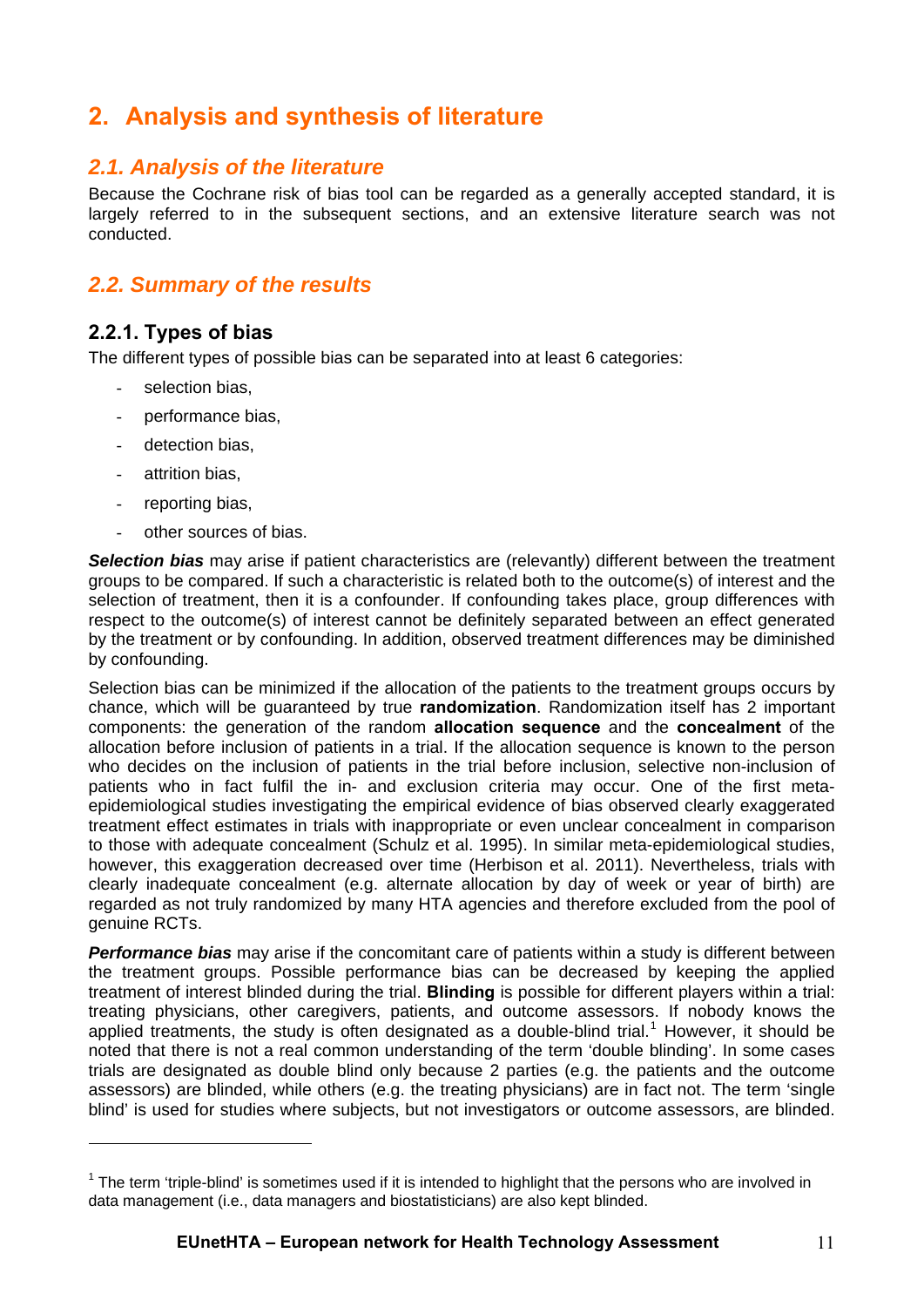A trial without any blinding is usually designated as an **open (label) trial**. However, if the ideal of total blinding cannot be achieved (e.g. because of typical side effects), it is often possible to keep single players blinded, e.g. the patients or the outcome assessors.

*Detection bias* may arise if the outcomes of interest are differently assessed between treatment groups – consciously or subconsciously. Like performance bias, the risk of detection bias can be minimized by **blinding**. Again, if 'double blinding' cannot be achieved, it is usually possible to keep the outcome assessors blinded. The necessity for blinding will mostly depend on the nature of the outcome of interest: while it is mandatory for a proper assessment of so-called subjective endpoints (e.g. patient-reported outcomes such as pain or quality of life) (EMA 2005, FDA 2009), it may be less critical if so-called objective endpoints such as mortality are assessed.

There is definite empirical evidence that unblinded or inadequately blinded trials carry a high risk of bias for subjective outcomes (Wood 2008, Hróbjartsson 2012). It should be noted that many investigator-assessed outcomes also have a subjective component, for example, if interpretation of imaging is essential for determining the outcome. Outcome assessment by independent (and – if possible – blinded) adjudication committees is a helpful design instrument in such situations (e.g. central independent adjudication committee review of radiographic images to determine whether the pre-defined definition of an outcome/adverse event was fulfilled). Furthermore, the occurrence of an event (e.g. progression of a disease) or time to this event is sometimes the outcome of interest or part of the outcome of interest. If some specific investigations at follow-up(s) are necessary to assess this event in such a situation (e.g. assessment of progression-free survival in oncology), it is essential to guarantee some standardization and ensure that the timing of followup(s) is equal between the treatment groups in open trials (EMA 2011).

*Attrition bias* may arise if an important proportion of patients are lost for the statistical analysis due to different reasons, e.g. lost to follow-up, withdrawals, missing values or protocol violations. Such reasons carry a potential bias, because they have the risk of being related to both the characteristics of patients relevant for the outcome of interest and the applied treatment, and therefore may introduce selective attrition in the analysed population.

For example, analyses of outcomes might be considered as invalid if more than 30% of patients are not included, or if the difference in excluded patients exceeds the absolute value of 15%. However, even smaller proportions of excluded patients may lead to serious bias, if the group difference is small and potentially outweighed by the proportions of excluded patients. For binary outcome data it can be generally stated that the importance of particular rates of excluded patients is dependent on the relation between the number of excluded patients and the number of events in the intervention and control groups. Similar considerations can be made for continuous outcomes. This means that the above-mentioned thresholds for an 'acceptable' exclusion rate (30%) or difference in exclusion rates (15%) should be understood as an initial approximation. In certain circumstances deviations above or below these figures may be appropriate.

The most important instrument to deal with possible attrition bias is the **ITT principle**, i.e. the principle of analysing all patients within a trial according to their allocated treatment group. However, this principle is often difficult to apply, because in nearly every trial missing values for the outcomes of interest occur. Therefore, it is sometimes necessary to apply a strategy for the replacement of missing values to enable an ITT analysis. However, such replacement strategies themselves carry a risk of bias. So it is important to apply a replacement strategy that does not lead to anti-conservative treatment effect estimates, i.e. in the direction of the statistical alternative hypothesis.

It should be noted in this respect that 'conservatism' does not mean the same in superiority and non-inferiority (or equivalence) trials: in a superiority trial a replacement strategy which diminishes group differences (e.g. by assigning all lost patients to 'failures' or 'successes') may lead to a conservative estimate (in favour of the null hypothesis), while the same strategy may lead to an anti-conservative estimate (in favour of the alternative hypothesis) in non-inferiority or equivalence trials. Therefore, replacement strategies should be adapted to the underlying research hypothesis (Lange 2001).

However, the corresponding 'behaviour' of replacement strategies depends also on drop-out mechanisms and the (natural) course of the disease (Unnebrink & Windeler) as well as on the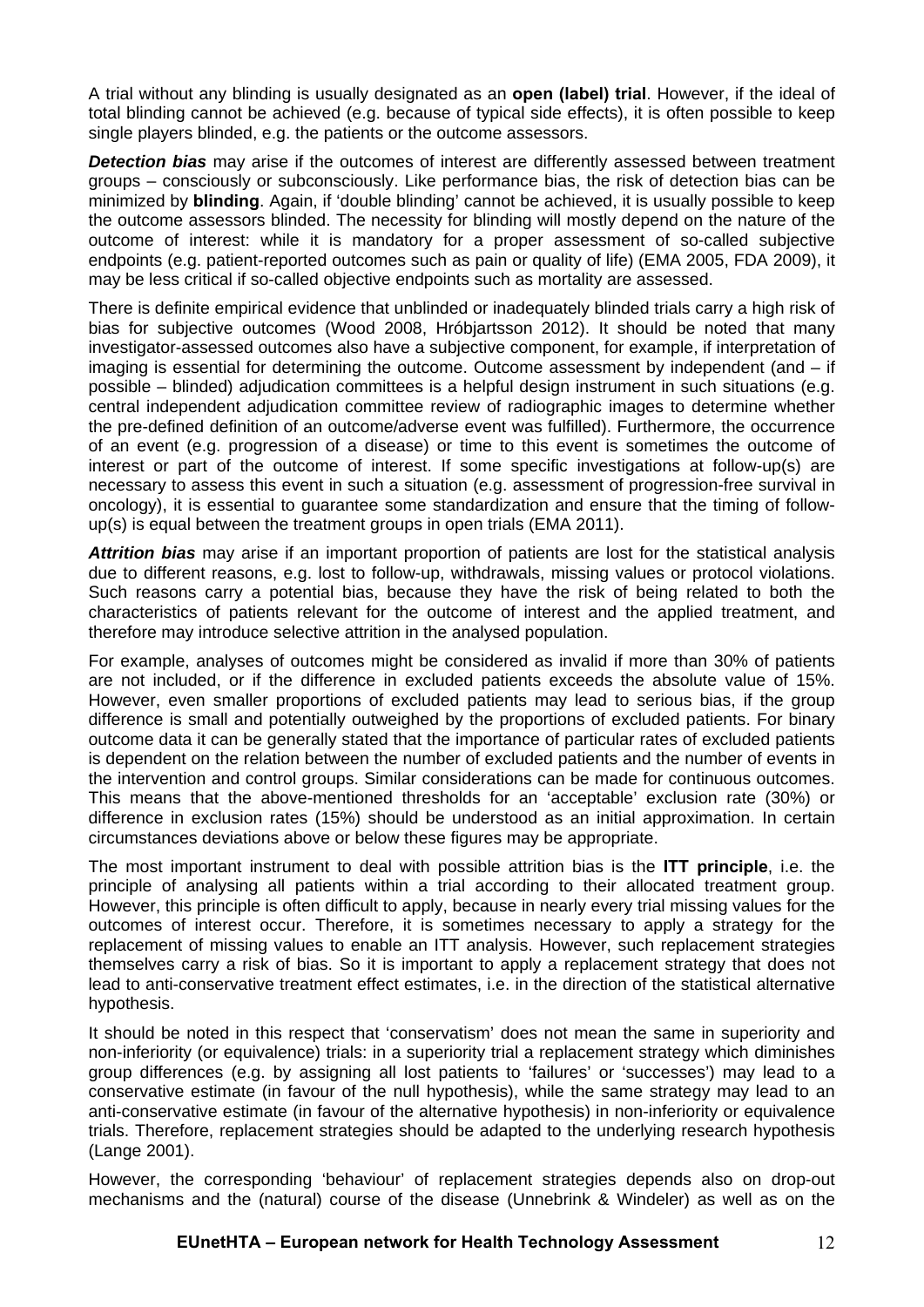influence of the strategy on variance estimates by increasing or decreasing the variance. **Sensitivity analyses** are in general useful in assessing whether the results are robust if different replacement strategies are applied. Pre-specification of sensitivity analyses avoids data-driven selection of corresponding strategies. However, such a pre-specification may not always be possible or useful.

A widely ignored problem is the – often inadequate – reporting of loss to follow-up information in trials with time-to-event outcomes. It is essential to evaluate the censoring pattern across and between the treatment groups. If informative censoring occurs – i.e. if censoring is related to the outcomes of interest, the estimates of event rates and effect estimates are usually biased. Reviewers are encouraged to assess the consistency of loss to follow-up information, because in a recent survey of published articles reporting time-to-event outcomes it was shown that less than half of the articles reported consistent loss to follow-up information. Definitely inconsistent loss to follow-up information was presented in 15% of the articles; in about half of these a substantial change in results occurred when censored observations, which were not reported as censored in the article, were imputed (Vervölgyi et al. 2011).

*Reporting bias* may arise if - depending on the type of results - the results of a whole study are published (or not published) or if certain outcomes within a published study are selectively reported (or not reported): the first is typically designated as 'publication bias', while the latter is referred to as 'outcome reporting bias' (Cochrane Handbook, Dwan et al. 2008). Non-reporting of studies and outcomes is typically associated with negative results, i.e. there is a tendency not to report them at all, or to report them at a later point in time; the opposite applies to positive results (Song et al. 2010). Publication bias affects the validity of a given HTA and should therefore be considered when assessing the strength of evidence from an HTA. Outcome reporting bias might affect the internal validity of results from a given study and should therefore be evaluated as part of the risk of bias assessment. A meta-epidemiological study confirmed that outcome reporting bias is a real and serious problem, and that it has obviously been under-recognized in the past (Kirkham et al. 2010).

Besides non-reporting of outcomes, another danger is that outcome definitions (e.g. according to the operationalization of the outcome itself, the time point of assessment, the definition of cut-off points, etc.) are changed after the opening of the randomization code. Such changes obviously bear a high risk of being data-driven (Mathieu et al. 2009). Possible strategies to detect reporting bias are to search for completely unpublished studies in trial registries and to compare the original study protocol, the statistical analysis plan or entries in a trial registry with the actually reported outcomes, analyses, and data.

**Other sources of bias** may arise due to other reasons and in special circumstances. Examples are given below.

### **2.2.2. Assessment**

With regard to the above mentioned types of bias and the strategies used in clinical trials to protect from such bias, the Cochrane Handbook specifies the following 7 relevant domains for the assessment of the risk of bias:

- random sequence generation (selection bias).
- allocation concealment (selection bias),
- blinding of participants and personnel (performance bias),
- blinding of outcome assessment (detection bias),
- incomplete outcome data (attrition bias),
- selective reporting (reporting bias), and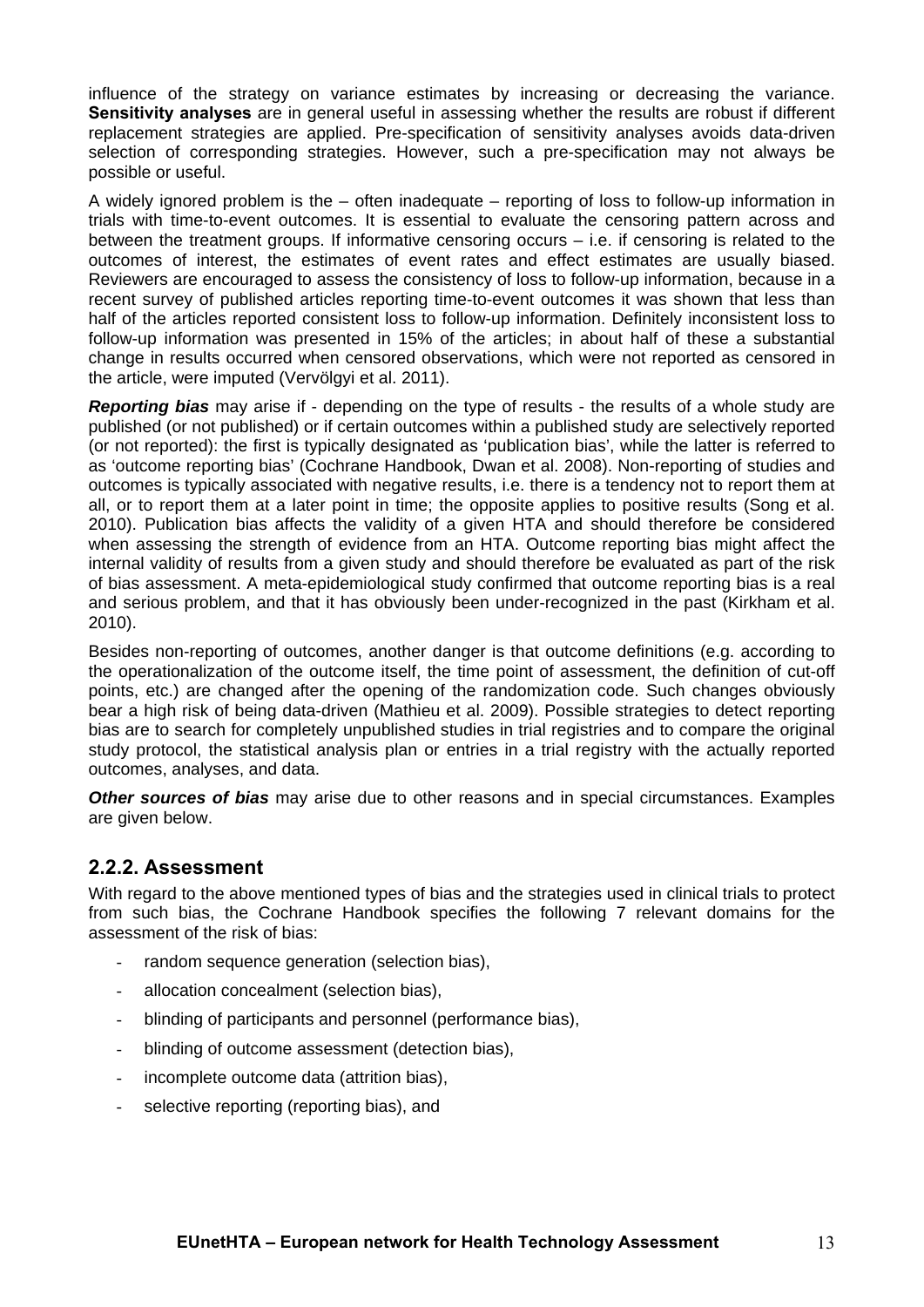other sources of bias, e.g. the post-hoc (potentially data-driven) definition of outcomes (e.g. the definition of the components of a composite outcome), the use of non-validated measurement instruments, or an incorrect statistical analysis.<sup>[2](#page-13-0)</sup>

**The risk of bias should be assessed on 2 levels**, i.e. firstly, on a general study level, and secondly, on an outcome level. For example, possible selection and performance bias threaten the validity of the whole study, while the other types of possible bias may be outcome specific. The risk of bias may then be categorized into 3 groups:

- low risk of bias.
- high risk of bias, and
- unclear risk of bias.

A low risk of bias concerning allocation concealment, for example, can be assumed if a central allocation procedure (e.g. telephone randomization) was used in an open-label trial. Investigators are by definition kept blinded to the allocated treatment before enrolling patients into a trial when patients are to be enrolled centrally. If, however, only insufficient information with regard to the allocation procedure is provided, the risk of bias may be judged as 'unclear' or even 'high'.

If only insufficient information on specific domains is provided in the publications, in general the risk of bias remains 'unclear'. However, for the domains addressing selection bias (random sequence generation and allocation concealment), insufficient information may ultimately lead to a high risk of bias (see next paragraph), so that no 'unclear' category remains. In addition, there may be indications or no indications of 'other sources of bias', but no 'unclear' indications.

Besides the risk of bias assessment of individual domains, it may be appropriate to come to an overall conclusion across domains. There is no simple rule as to how to combine the assessments of the single domains into one overall conclusion. However, some general rules may be considered: In IQWiG reports, for example, unclear<sup>[3](#page-13-1)</sup> allocation concealment leads to an overall high risk of bias in an open-label study. Another example: If patients are unblinded, patientreported outcomes generally carry a high risk of bias.

The HTA assessors and readers of the present guideline are strongly encouraged to look for further details in the **Cochrane Handbook**. Very helpful support for judgment is given in the handbook (chapter 8, in particular chapter 8.5 and table 8.5.d). In addition, Annexe 2 provides a proposal for a standardized extraction sheet with instructions for completion. Furthermore, Annexe 3 provides an example of a risk of bias assessment from an IQWiG report.

## **2.2.3. Dealing with risk of bias**

1

There are different strategies to deal with the risk of bias. The most stringent way is to include only outcome-specific results with a low risk of bias in a systematic review or an HTA or in metaanalyses, if a statistical pooling of the results is appropriate. This has the advantage of being as confident as possible about the findings of the evidence synthesis. However, a disadvantage of such a strategy is that the evidence base and subsequently the precision of the effect estimates will be reduced.

<span id="page-13-0"></span> $2$  There is an ongoing debate on whether studies that were stopped early for benefit carry a relevant risk of bias – despite the use of appropriate stopping rules – or not (Basler 2010, Goodman 2010). Hence, such studies are not given here as an example of 'other sources of bias'. While the Cochrane Collaboration does not regard stopping early for benefit (by using appropriate stopping rules) as an example of risk of bias (Cochrane Handbook), it is adopted in the GRADE framework. However, to be clear: a trial stopped early without appropriate stopping rules inevitably carries a high risk of bias. In addition, stopping a trial early on the basis of a certain short-term endpoint (e.g. a surrogate) may decrease the interpretability of long-term endpoints (e.g. survival) due to unblinding and crossing-over.

<span id="page-13-1"></span> $3$  According to IQWiG's methods (IQWiG 2011a), trials with inadequate allocation concealment are regarded to be non-randomized.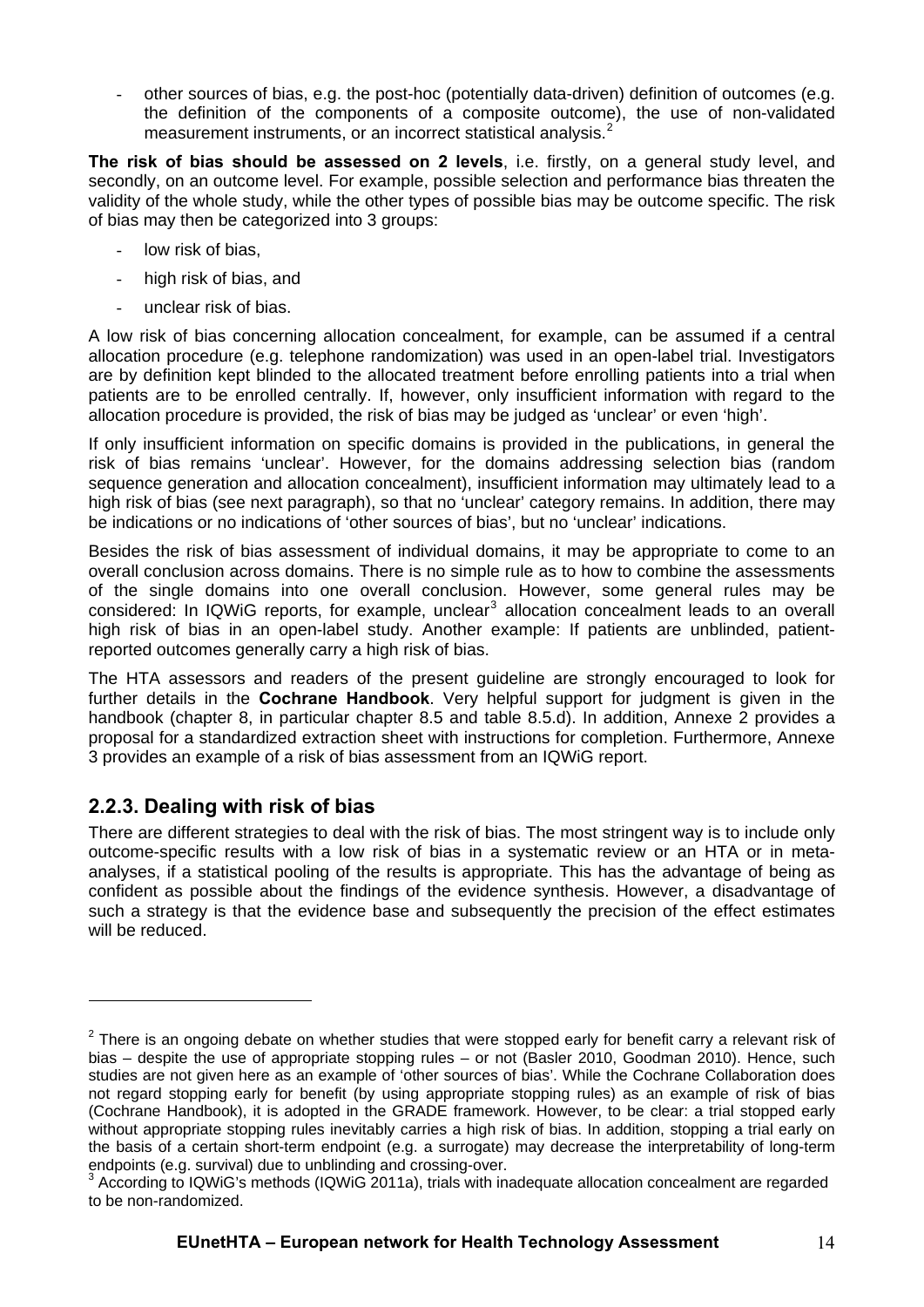Another option is to perform sensitivity analyses according to the risk of bias categories. If estimates from study results with a high or unclear risk of bias do not substantially differ from those with a low risk of bias, it may increase confidence in the overall evidence base and allow pooling. Such an approach acknowledges that the results of a study may in fact be unbiased, despite a methodological flaw.

However, this option creates a problem: Different statistical approaches exist to assess the heterogeneity of effect estimates between study results, e.g. the  $I^2$ -statistic, or a formal statistical test on interaction. In addition, there is no general agreement on which approach is the most appropriate one, or even on thresholds defining low and high heterogeneity. Furthermore, the results of these statistical methods depend on the number of studies and the number of participants within the single studies. For this reason, it is useful to specify the way of dealing with heterogeneity in advance in the protocol for a systematic review or HTA. For example, some HTA organizations allow statistical pooling if the Cochrane Q statistics provides a p-value above 0.2. If this is the case, it is assumed that results from studies with a low or high or unclear risk of bias are not too different.

A third option is to describe the uncertainty with regard to the different levels of risk of bias, so that subsequent decisions can be made considering this uncertainty. Again, the Cochrane Handbook gives some support for interpretation. For example, a low risk of bias is interpreted as 'plausible bias unlikely to seriously alter the results'. To have a low risk of bias across studies, most information has to originate from studies with an outcome-specific low risk of bias. However, again it is not specified how 'most information' is defined. Nevertheless, it is recommended to consult the Cochrane Handbook, in particular chapter 8.7 and table 8.7a.

Some HTA agencies differentiate between the uncertainty with regard to study results (e.g. low uncertainty: RCT with a low risk of bias; moderate uncertainty: RCT with a high risk of bias; high uncertainty: non-RCT [IQWiG 2011a]) and the requirements for conclusions on the evidence base (e.g. 'proof' > 'indication' > 'hint' of the benefit or harm of an intervention [IQWiG 2011a]). For derivation of 'proof', in general results from at least 2 independent trials are required, with mostly high certainty (or low uncertainty) of results, and with effect estimates in the same direction.

Appendix 4 provides an example of how to deal with the risk of bias.

### **2.2.4. Systematic reviews**

Systematic reviews identify, assess and summarize the evidence from one or several study types that can provide the best answer to a specific and clearly formulated question.

For systematic reviews of the effects of medical interventions, it is generally acknowledged that RCTs provide the most reliable answers. However, for other questions such as aetiology, prognosis or the qualitative description of patients' experiences, the appropriate evidence base for a systematic review will consist of other primary study types (Glasziou et al. 2004).

Systematic reviews are non-experimental studies whose methods aim to minimize systematic errors (i.e. bias) on every level of the review process (Cochrane Handbook).

In case an REA is not or not fully based on primary studies, but rather on a single systematic review or on several systematic reviews<sup>[4](#page-14-0)</sup>, it is necessary to assess whether the underlying systematic review(s) has/have only minimal methodological flaws.

Various instruments exist to assess the quality of systematic reviews (Shea et al. 2007). However, only a minority of these instruments are formally validated, widely used, and focused on methodological quality rather than on reporting quality.

One of the rare instruments which is formally validated and provides a definition of (methodological) quality is the Overview Quality Assessment Questionnaire (OQAQ), also known

<u>.</u>

<span id="page-14-0"></span><sup>&</sup>lt;sup>4</sup> e.g. due to limited resources.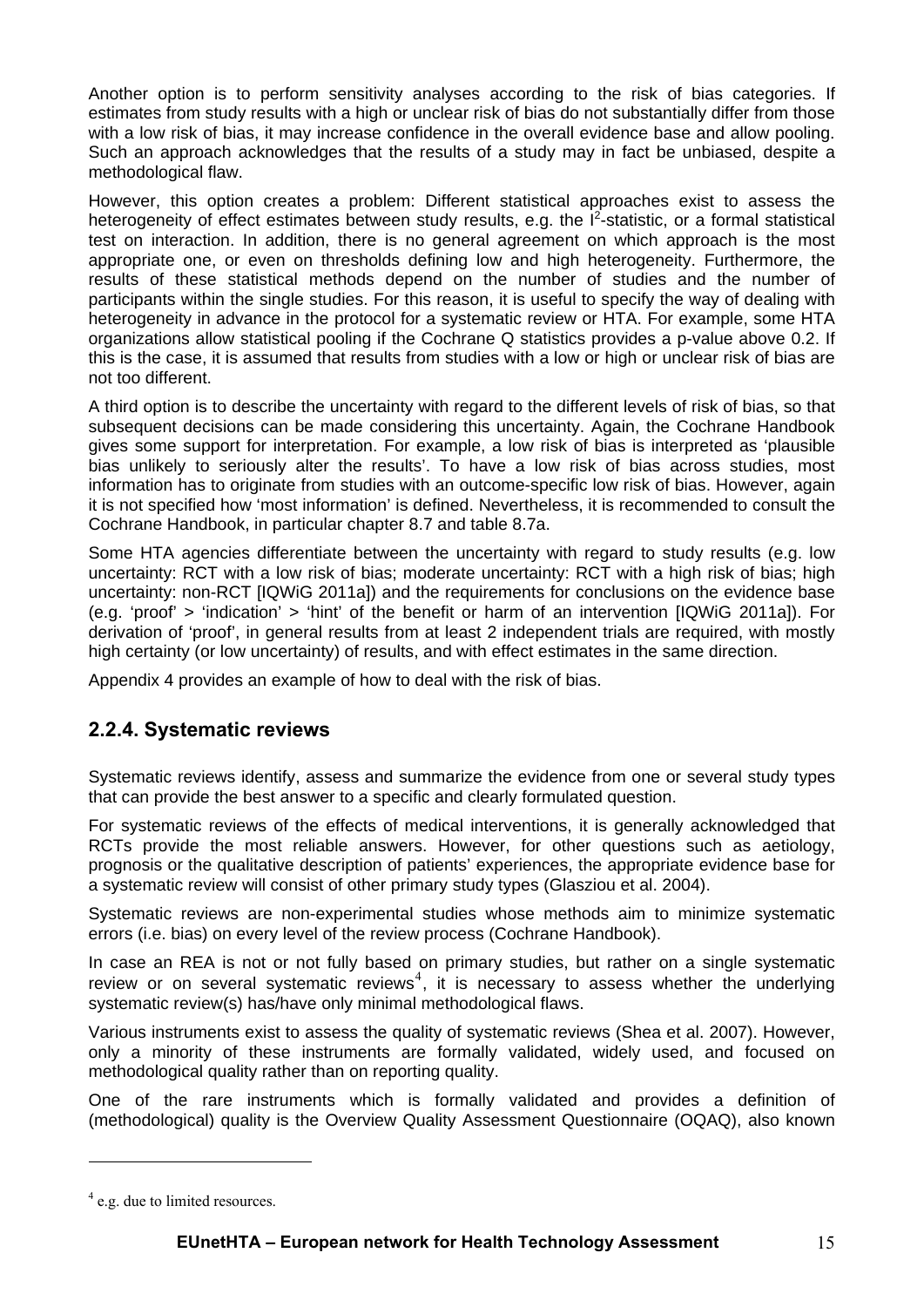as the Oxman and Guyatt index (Oxman & Guyatt 1991). A further development is the AMSTAR instrument, which is based on the Oxman and Guyatt index and another checklist, and also includes additional items judged to be of actual methodological importance by experts (Shea 2007). The AMSTAR tool has also been formally validated, but is open to further improvement by advances in empirical methodological research – as acknowledged by the authors of the instrument. Both instruments focus on the (systematic) literature search, on criteria for the inclusion of primary studies, the methods for assessing the quality (i.e. internal validity) of the primary studies, and the methods for combining results. The AMSTAR tool additionally addresses possible publication bias and the handling of potential conflicts of interest of both the authors of the primary studies and those of the systematic review.

According to the Oxman and Guyatt index, systematic reviews are regarded to be of sufficient quality if they have been awarded at least 5 of 7 possible points in the overall assessment, which is performed by 2 reviewers independently of one another. No such threshold is defined for the AMSTAR Instrument and therefore should, if appropriate, be defined beforehand.

If an REA is to be performed on the basis of systematic reviews rather than on primary studies, it is strongly recommended to assess the methodological quality of the underlying reviews, either by the Oxman and Guyatt index or by the AMSTAR instrument.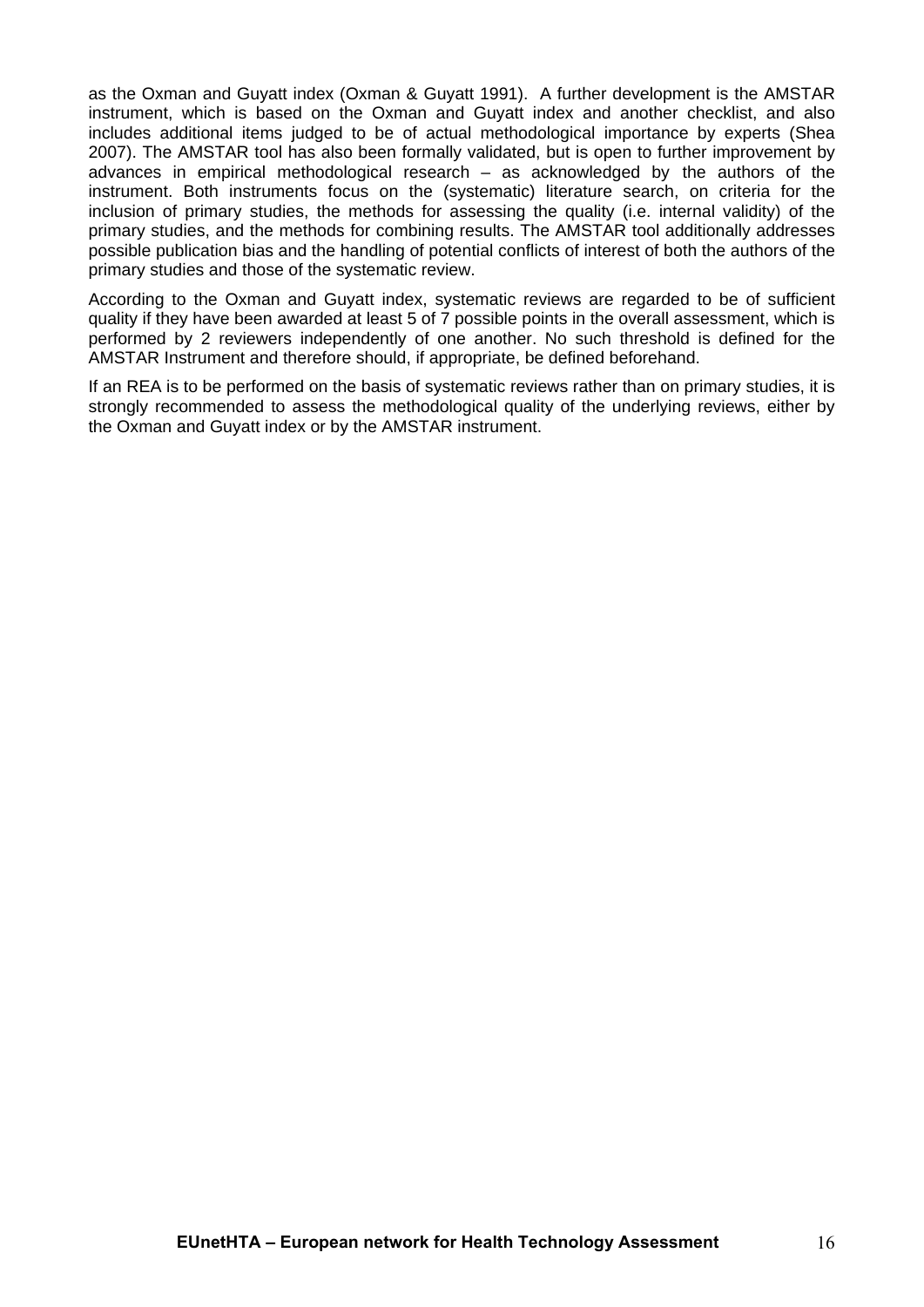## <span id="page-16-0"></span>**3. Discussion**

The certainty of results is an important criterion for the inference of conclusions on the evidence base for an REA. This certainty has both a quantitative and qualitative component. Internal validity, and hence the present guideline, deals with the qualitative component. The qualitative uncertainty of results is determined by the study design, from which evidence levels can be inferred. Nonrandomized studies, for example, inevitably carry a high risk of bias. However, this uncertainty is also determined by (outcome-related) measures for further prevention or minimization of potential bias, which must be assessed depending on the study design. Such measures include, for example, the blinded assessment of outcomes, an analysis based on all included patients (potentially supported by the application of adequate replacement methods), and, if appropriate, the use of valid measurement instruments.

The recommendations of EUnetHTA for assessment of internal validity of a variety of study designs rely heavily on the latest edition (March 2011) of the Cochrane Handbook. This Handbook is regarded as representing the 'gold standard' and its use has been advocated by a number of HTA agencies active in EUnetHTA. The emphasis is on a risk of bias approach based on the following 7 principles (Higgins et al 2011):

- (1) Do not use quality scales
- (2) Focus on internal validity
- (3) Assess the risk of bias in trial results, not the quality of reporting or methodological problems that are not directly related to risk of bias
- (4) Assessments of risk of bias require judgement
- (5) Choose domains to be assessed based on a combination of theoretical and empirical considerations
- (6) Focus on risk of bias in the data as presented in the review rather than as originally reported
- (7) Report outcome-specific evaluations of risk of bias

A short rationale for each of these principles can be found in the original publication of Higgins et al. 2011, so it is not repeated here.

However, some of these principles warrant discussion. Firstly, the use of scales and checklists to assess the internal validity of studies is actively discouraged (principle 1). Nevertheless, some of the better instruments in these categories have in common that they are based on formal scale development methods. But even so, it has been increasingly acknowledged that their choice and combination is by definition arbitrary. For example, with regard to the influential Jadad scale, the developers (Jadad and Enkin 2007) themselves noticed that their scale was not the only way to assess trial quality, nor always the most appropriate one. At the same time the authors noticed that it was the most widely used scale and appeared to produce robust and valid results in an increasing number of studies. There are reasons to believe that this scale is still widely used in HTA agencies; this should change.

Occasionally, the original scale was modified to better suit local use. For example, the New Zealand Pharmaceutical Management Agency PHARMAC uses a version of the Jadad scale that is modified on the basis of the sources of bias listed by the Cochrane Handbook (PHARMAC 2005). Jadad and Enkin also indicate that the Jadad scale should not be used in isolation. It should, according to the authors, always be complemented with separate assessments of any components for which there is empirical evidence of a direct relationship with bias.

A related methodological discussion that used to play a role in the choice of instruments is the principal choice between scales and checklists, with checklists often deemed superior in the quality assessment of RCTs (e.g. Jüni et al. 2001).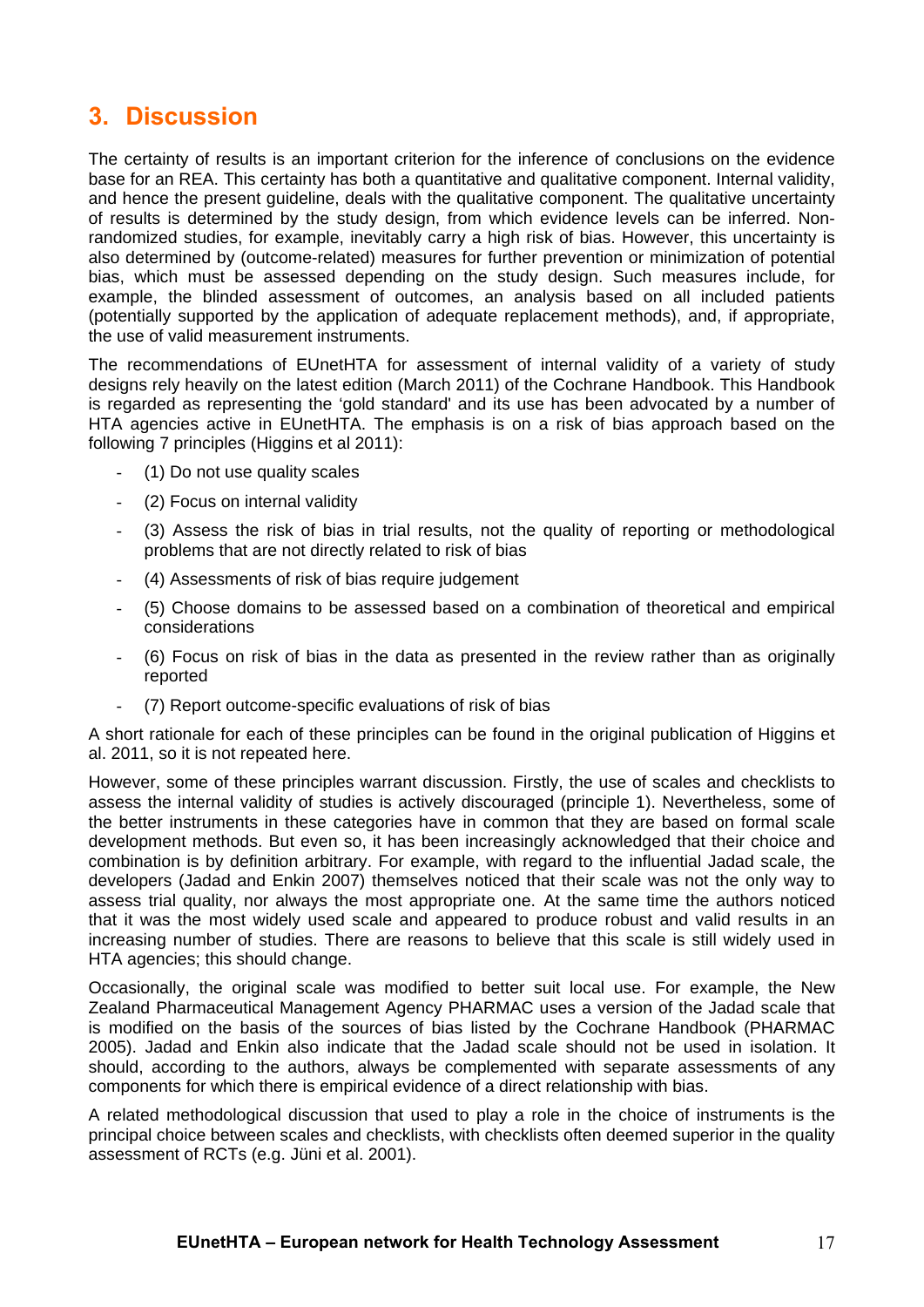Principle 3 (do not assess the quality of reporting) is also somewhat problematic, as certain guidelines (statements) for reporting have often been claimed to be a helpful tool in assessing the internal validity of studies. The most relevant examples include guidelines for reporting of RCTs (the Revised CONSORT Statement, with a couple of extensions) (e.g. Schulz et al 2010), systematic reviews and meta-analyses (the PRISMA Statement) (Moher et al. 2009), as well as guidelines for reporting observational studies (the STROBE Statement) (von Elm et al. 2007). The probability of retrieving relevant information in terms of risk of bias is higher for designs for which reporting guidelines have been in place longer. High-quality reporting, however, should not be confused with low risk of bias.

Although the Cochrane risk of bias approach can be regarded as state of the art, it should be noted that the tool is far from being perfect. In recent evaluations the inter-rater agreement on individual domains of the risk of bias tool varied between 'slight' and 'substantial' across domains (Hartling 2009, Hartling 2011). As expected, aspects requiring more judgment (e.g. selective outcome reporting) resulted in a low(er) inter-rater agreement. Nevertheless, the overall risk of bias assessment was able to differentiate treatment effect estimates (Hartling 2009). Appropriate training and clear and consistent decision rules are necessary to achieve acceptable reproducibility.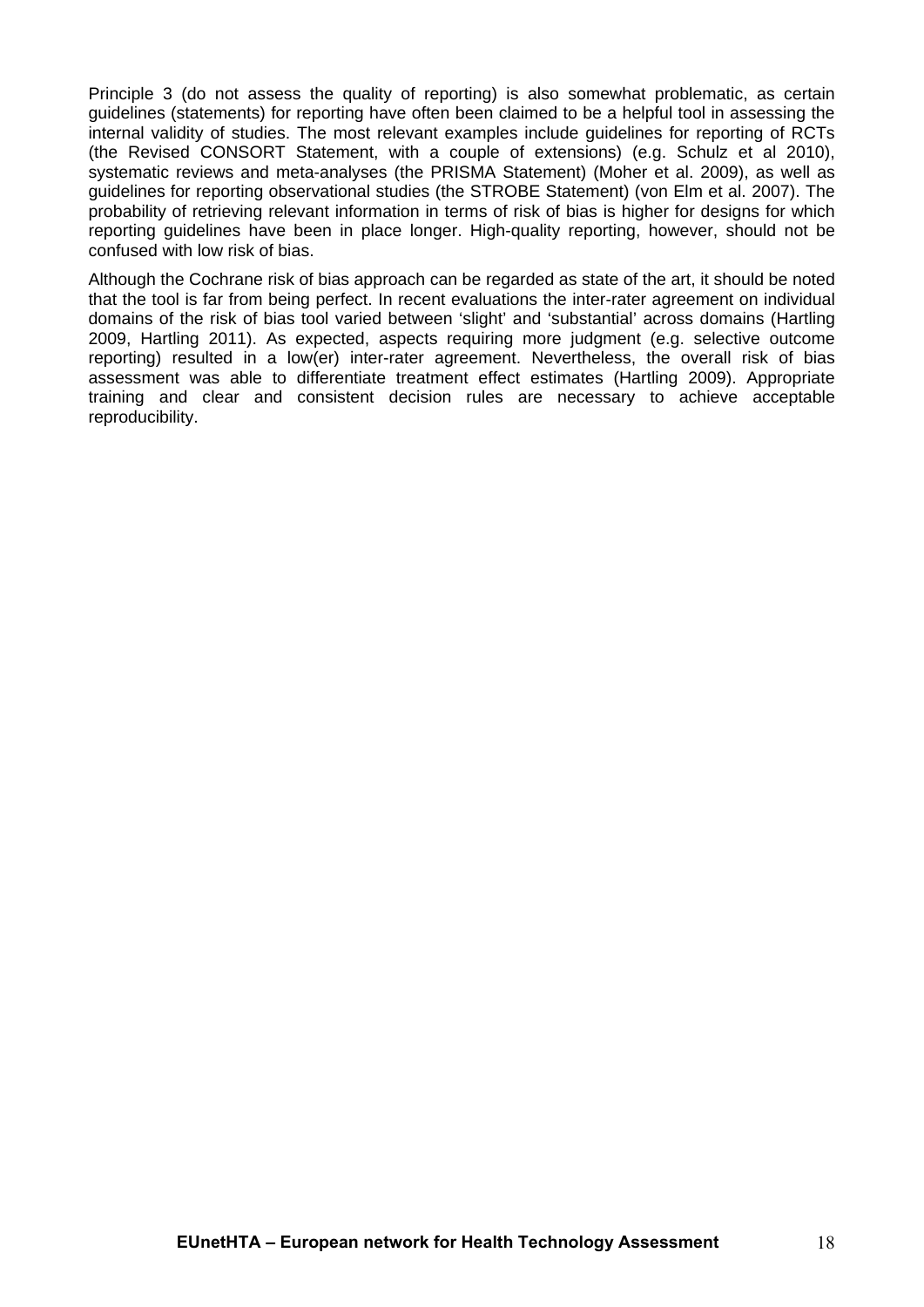## <span id="page-18-0"></span>**4. Conclusion**

It is recommended that HTA assessors use the Cochrane risk of bias tool as an instrument to evaluate the internal validity of a study. Risk of bias has several domains and should be judged both on a study level and an outcome level. If an REA is not or not fully based on primary studies, but rather on systematic reviews (e.g. due to limited resources), it is also necessary to assess whether the underlying systematic review(s) has/have only minimal methodological flaws. It is recommended to use the Oxman and Guyatt index or the AMSTAR instrument for this purpose. Within an REA, HTA assessors should specify in advance how to deal with studies with a high or unclear risk of bias or systematic reviews with methodological shortcomings. Appropriate training and clear and consistent decision rules are necessary to achieve acceptable reproducibility when using these instruments.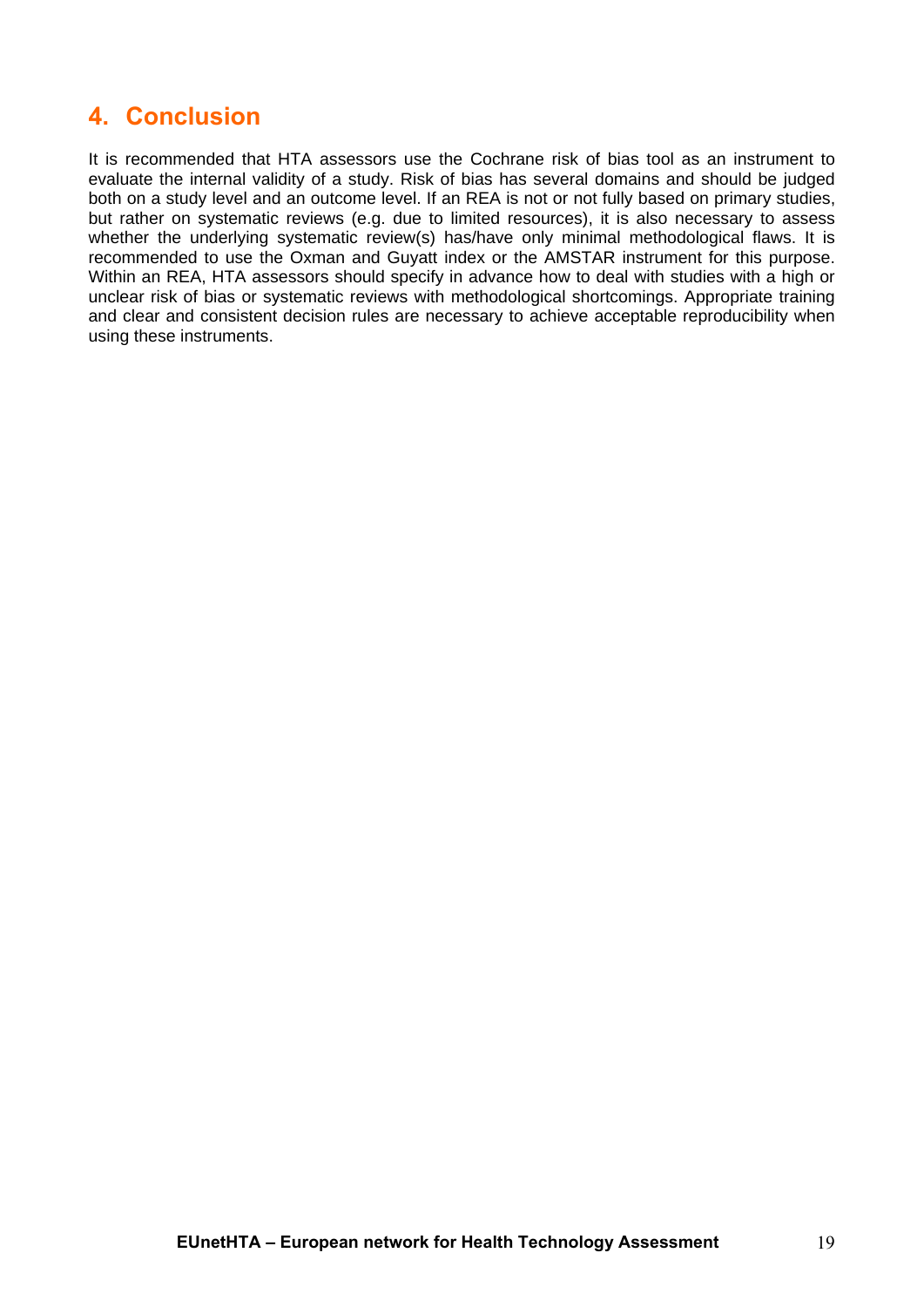# <span id="page-19-0"></span>**Annexe 1. Methods of documentation and selection criteria**

Because the Cochrane risk of bias tool can be regarded as a generally accepted standard, an extensive literature search was not conducted.

While it was not the original scope of this guideline to give recommendations on the quality assessment of systematic reviews, it nevertheless appeared to be appropriate to do so during the writing process. As far as the authors of this guideline know, only 2 instruments exist which are formally validated and are focused on methodological quality rather than on reporting quality: the Oxman and Guyatt index, and the AMSTAR instrument. Therefore an extensive literature search was not conducted.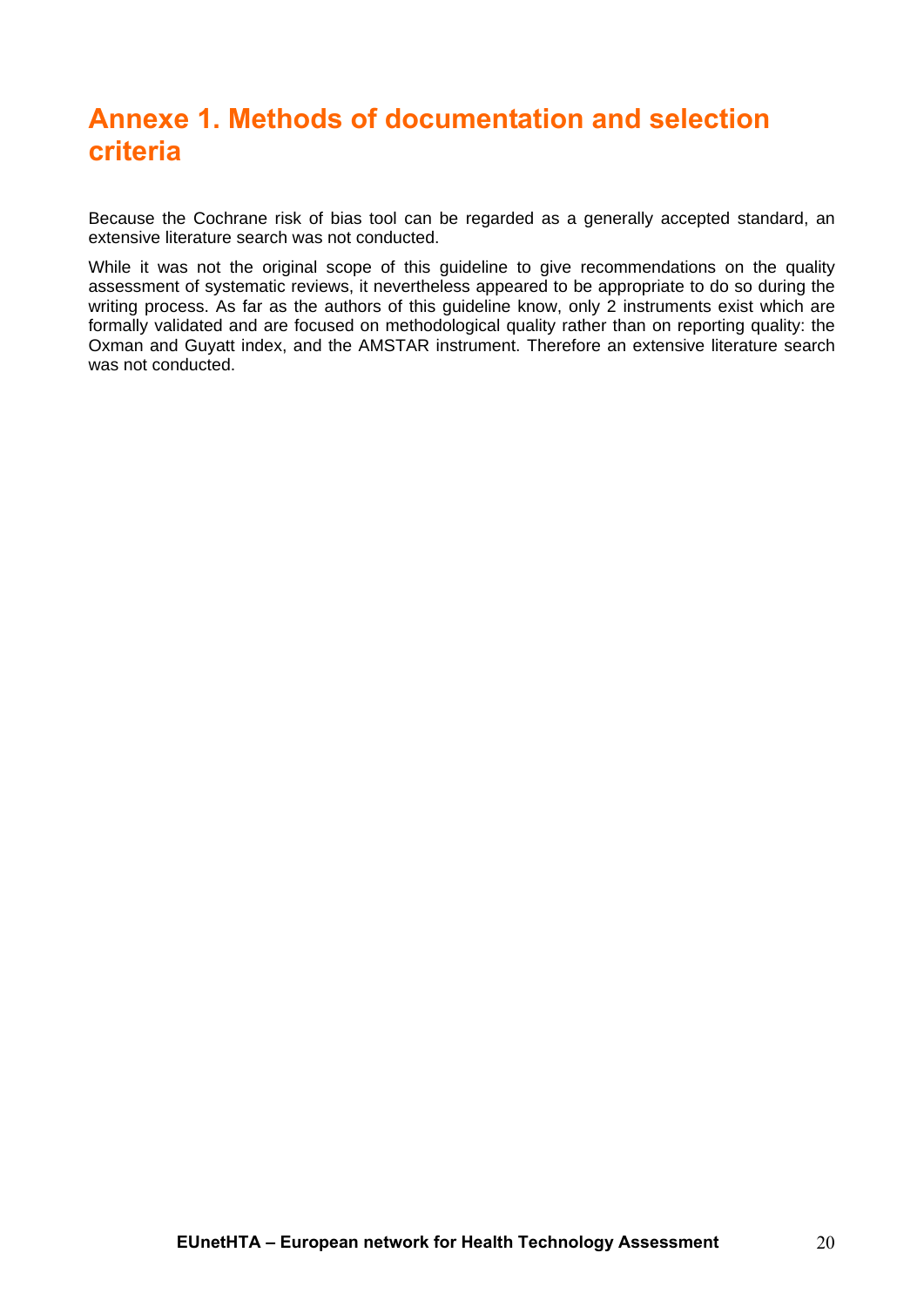# <span id="page-20-0"></span>**Annexe 2. Proposal for a standardized risk of bias assessment**

### **Criteria to assess the risk of bias in results**

*The extent of risk of bias in results should be estimated on the basis of the assessment of the following criteria (A: across outcomes; B: outcome-specific).* 

### **A: Aspects of the risk of bias in results at study level**

### **A.1 Was the generation of the randomization sequence adequate?**

*There is no answer option 'no because in this case the trial would be classified as 'nonrandomized'.* 

**yes**: Group allocation was purely random and generation of the allocation sequence is described and is suitable (e.g. computer-generated list).

 **unclear**: Although the trial is described as randomized, information on the generation of the allocation sequence is missing or is not accurate enough.

if unclear, please give reasons for the classification (mandatory):

### **A.2 Allocation concealment**

*Procedure that ensures that the allocation of patients to the various study groups is not known to the persons who authorize the allocation or decide upon the inclusion of patients. There is no answer option 'no' because in this case the study would be classified as 'non-randomized'.* 

**yes**: One of the following characteristics applies:

Allocation by central, independent entity (e.g. by telephone or computer)

 Use of drugs (or drug containers) of identical appearance, numbered or coded for patients and the medical staff

Use of a serial numbered, sealed and opaque envelope containing the group allocation.

**unclear**: Information on the methods for concealing the group allocation is missing or not accurate enough.

if unclear, please give reasons for the classification (mandatory):

### **A.3 Blinding of patients and medical personnel**

### **Patient**

**yes:** Patients were blinded.



**no:** It is clear from the information that patients were not blinded.

Please give reasons for the classification (mandatory): (e.g. use of double-dummy technique)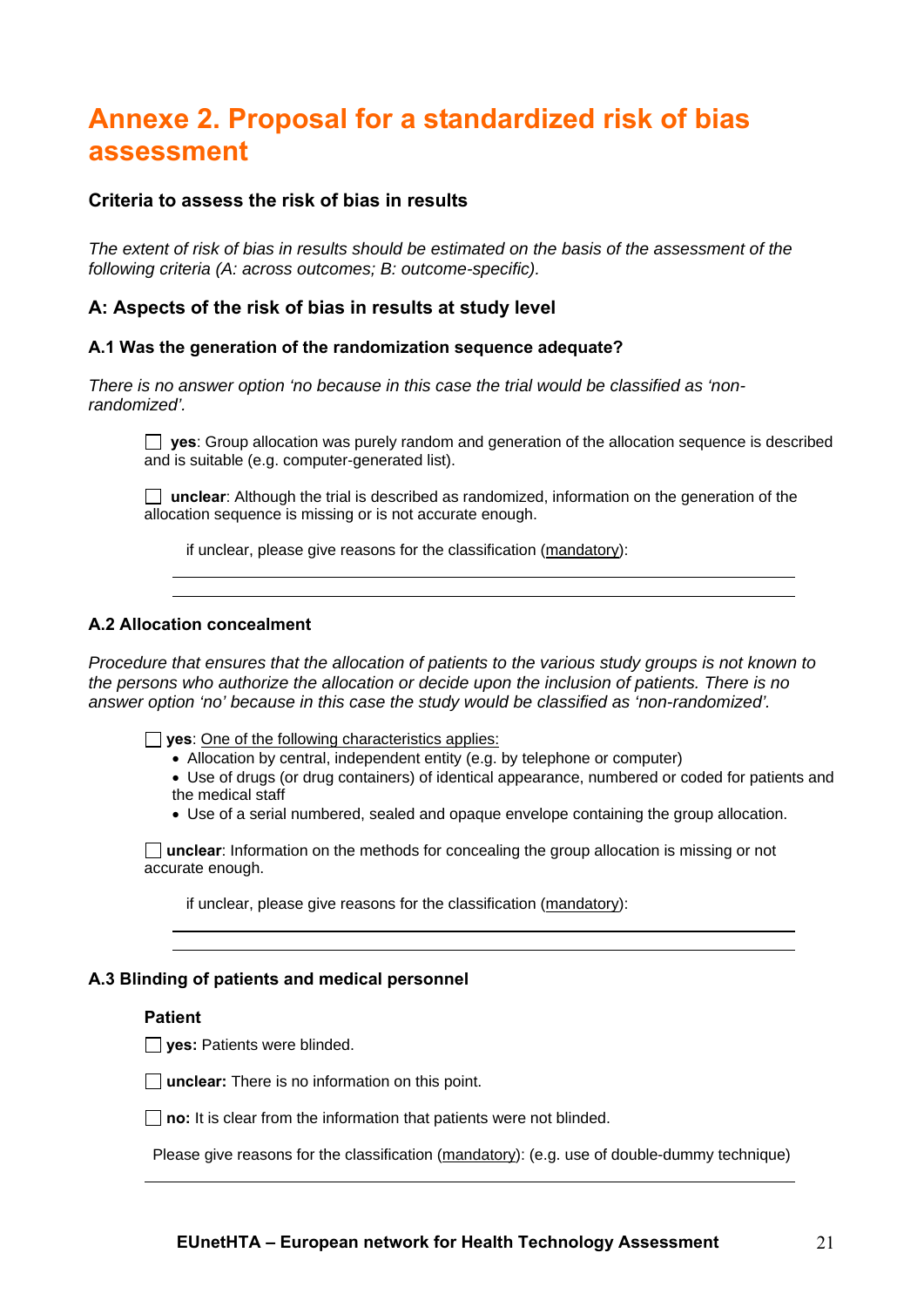### **Medical personnel and other staff**

**yes:** Medical personnel treating the patient were blinded as to the treatment. If it is obviously impossible, e.g. in surgical procedures, to blind the primary person responsible for treatment (surgeon), it is assessed whether a suitable blinding of other staff involved in the treatment (e.g. nursing staff) took place.

□ **unclear:** There is no information on this point.

**no:** It is clear from the information that patients were not blinded.

please give reasons for the classification (mandatory):

### **A.4 Was the reporting of all relevant outcomes independent of the results?**

*Considerable bias can occur if the reporting of the result on an outcome depends on the nature of the result. Depending on the result, (a) reporting may be omitted, (b) the degree of detail may vary, or (c) the way of reporting may deviate from that originally planned.* 

*Examples of a and b:*

- *The primary outcome named in the sample size calculation is not/is inadequately reported in the results section.*
- *(Significant) results of not previously defined outcomes are reported.*
- *Only statistically significant results are shown with estimates and CIs.*
- *Only individual items of a score named in the methods section are reported.*

*Examples of c: Selective reporting of components of the analysis:* 

- *Subgroups,*
- *Times/periods,*
- *Definition of outcome criteria (e.g. end-of-study value reported instead of change from baseline value; use of categorical instead of continuous values),*
- *Distance measures (e.g. odds ratio instead of risk difference),*
- *Cut-off points for dichotomization,*
- *Statistical methods.*

*To estimate potential selective reporting, the following points should be considered where possible:* 

- *Comparison of the information in the main publication with that of other sources (trial protocol/registry report, additional publications, abstracts).*
- *Comparison of the information in the methods section with that in the results section. In particular, unless a plausible and results-independent reason is given, an actual sample size that differs markedly from that calculated is indicative of a selective termination of the study.*

*Permissible reasons are:* 

- *Recognizably not results-driven, e.g. patient recruitment too slow*
- *Sample size adjustment due to a blinded interim analysis on the basis of the scattering of the sample.*
- *Planned interim analyses that led to a premature termination of the study.*
- *Check whether statistically non-significant results are reported in less detail.*
- *If applicable, check whether 'usual' outcomes are not reported.*

*It should be noted that indications of selective reporting of a particular outcome may also apply to other outcomes and thus increase the risk of bias in results for these outcomes too. This may especially apply to cases where it is suspected that the results for individual outcomes have selectively not been reported. However, selective reporting of the results for an outcome that differs from the planned reporting does not inevitably lead to an increase in a risk of bias for other*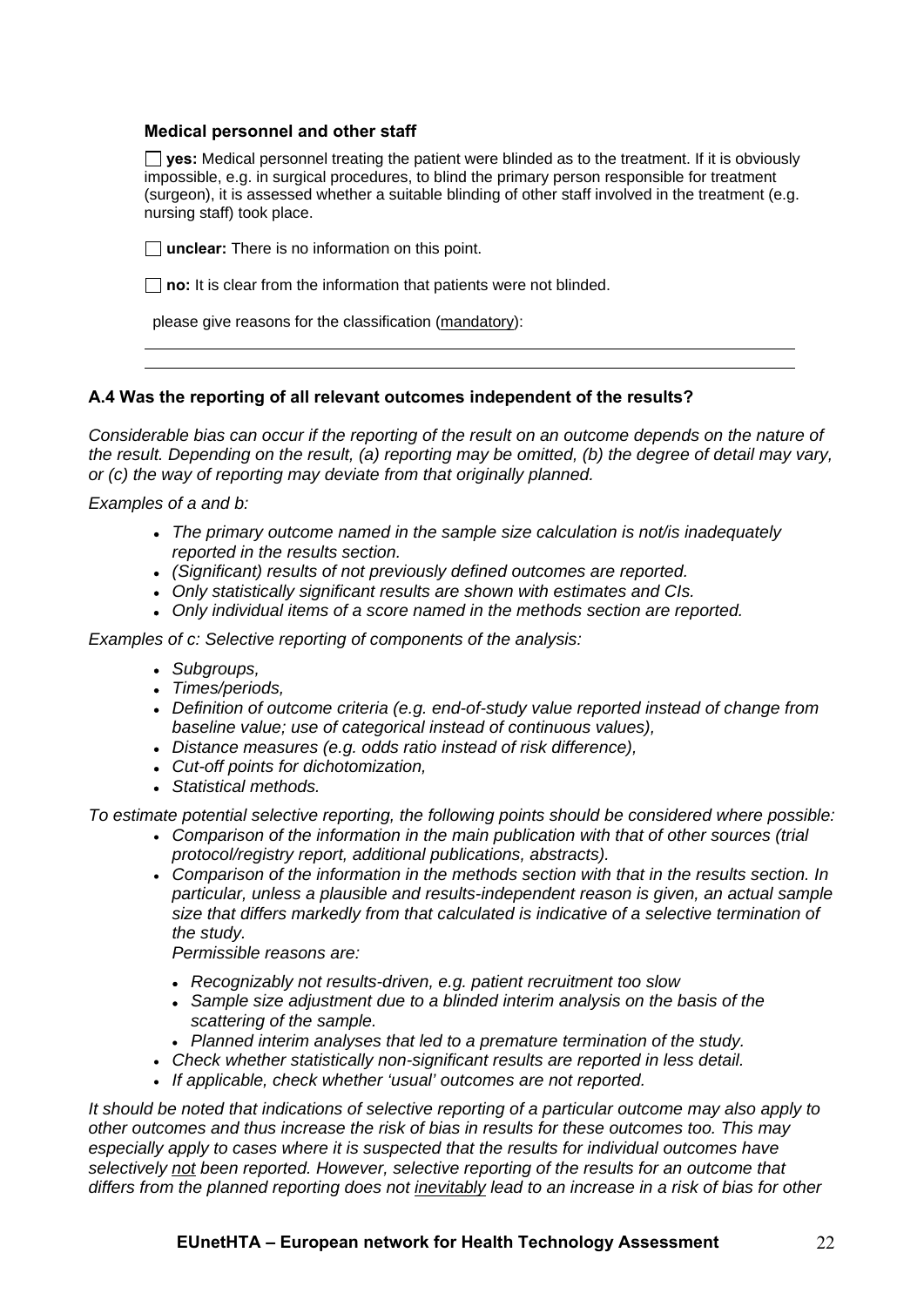*outcomes; in this case, any selective reporting is to be entered under Point B.3 specifically for each outcome (see below).* 

*In addition, it should be pointed out that the reporting of adverse events usually occurs in a selective manner (only increased rates/other particularities are reported); the risk of bias for other outcomes is not affected.* 

**yes:** Selective reporting is unlikely.

**unclear:** The available information does not enable this to be ascertained.

**no:** The data provide indications that reporting is selective and affects the risk of bias for all relevant outcomes.

if unclear or no, please give reasons for the classification (mandatory):

#### **A.5 Is the trial free from other aspects (across outcomes) that affect the risk of bias?**

*E.g.* 

- *Differing concomitant treatments between the groups outside the treatment strategies under evaluation*
- *Patient flow not transparent*
- *If planned interim analyses were performed, the following points should be observed:* 
	- *The methods must be described in detail (e.g. alpha spending approach according to O'Brien Fleming, maximum sample size, planned number and time of the interim analyses).*
	- *The results (p-value, point and interval estimate) of the outcome that led to study termination should have been adjusted (otherwise, if applicable, to be carried out post hoc by the responsible HTA agency).*
	- *Adjustment should then also take place if the maximum sample size was reached.*
	- *If other outcomes are correlated with the outcome that led to study termination, these should also be adequately adjusted.*

 $\Box$  ves

**no**

if no, please give reasons for the classification (mandatory):

### **Classification of the risk of bias in results at study level:**

*Classification of the risk of bias in results takes account of the individual assessments of the previous Points A.1 to A.5. A relevant bias means that the basic conclusions from the results would be changed if the biased aspects were corrected.*

 $\Box$  low: There is a high probability that the possibility of bias in results caused by these aspects across outcomes can be ruled out.

**high**: The results are possibly subject to relevant bias.

If high, please give reasons for the classification (mandatory):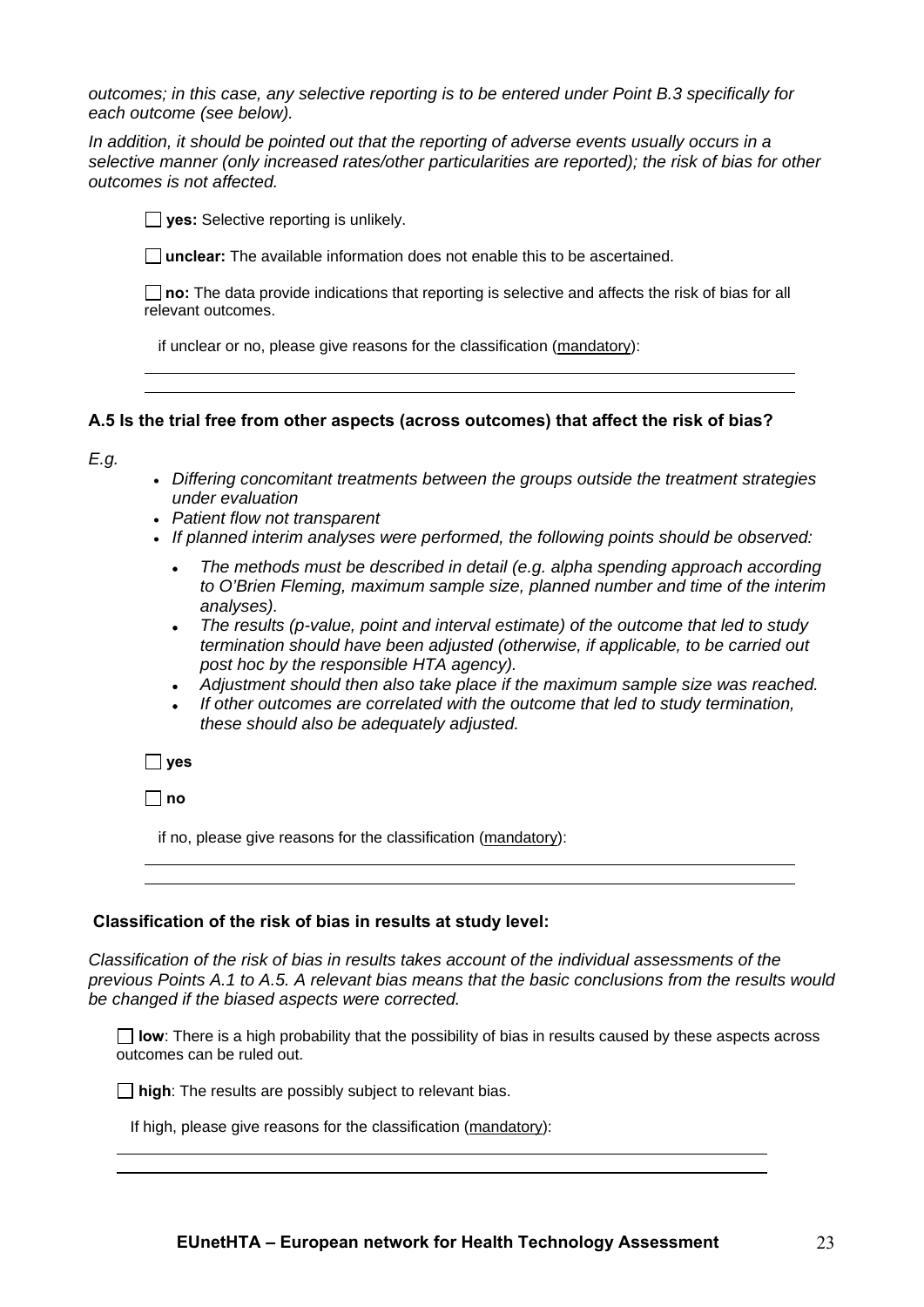### **B: Aspects of the risk of bias in results by outcome**

*The following Points B.1 to B.4 are used to estimate the outcome-specific aspects for the extent of possible bias in results. These points should generally be assessed for each relevant outcome separately (if applicable, several outcomes can be assessed together e.g. outcomes regarding adverse events).* 

**Outcome: \_\_\_\_\_\_\_\_\_\_\_\_\_\_\_\_\_\_\_\_\_** 

### **B.1 Was the outcome assessor blinded?**

*Determine whether the person who assessed the outcome was blinded in relation to the treatment. In some cases, blinding may also be required for the results of other outcomes (e.g. typical adverse events), if knowledge of these results potentially indicates the type of administered treatment and thus may lead to unblinding.* 

**yes:** The outcome was assessed in a blinded manner.

**unclear:** There is no information on this point.

□ no: It is clear from the information that no blinded assessment took place.

Please give reasons for the classification (mandatory)

### **B.2 Was the ITT (intention-to-treat) principle appropriately implemented?**

*Lost to follow-up patients are those in whom the outcome criteria could not be fully assessed right up to the end of the study (e.g. because a patient withdrew his/her consent). Protocol violators include patients who did not complete the allocated treatment according to the protocol (e.g. those who stopped or changed treatment or who took non-permitted concomitant medication). It should be noted that terms such as lost to follow-up and protocol violators are, however, sometimes defined very differently in publications. In addition, terms such as drop-outs, withdrawals etc. should be avoided as far as possible in this extraction form or precisely defined. If such patients occur in a study, they must be adequately and fully described (reasons for discontinuation, frequency and patient characteristics per group) or appropriately considered in the statistical analysis (generally ITT analysis). In an ITT analysis all randomized patients are analysed according to their group allocation (where applicable, missing values for the outcome criteria in lost to follow-up patients must be replaced in a suitable way). It should be noted that the term ITT is not always used in this strict sense in publications. Often only the randomized patients who at least began the treatment and for whom at least one post-baseline value has been recorded (full analysis set) are analysed. In justified cases, this procedure is guideline-compliant, but an assessment of potential bias should be conducted, particularly in non-blinded studies. In equivalence and non-inferiority studies, it is especially important that such patients are described very precisely and the methods for taking account of these patients are shown in a transparent manner.*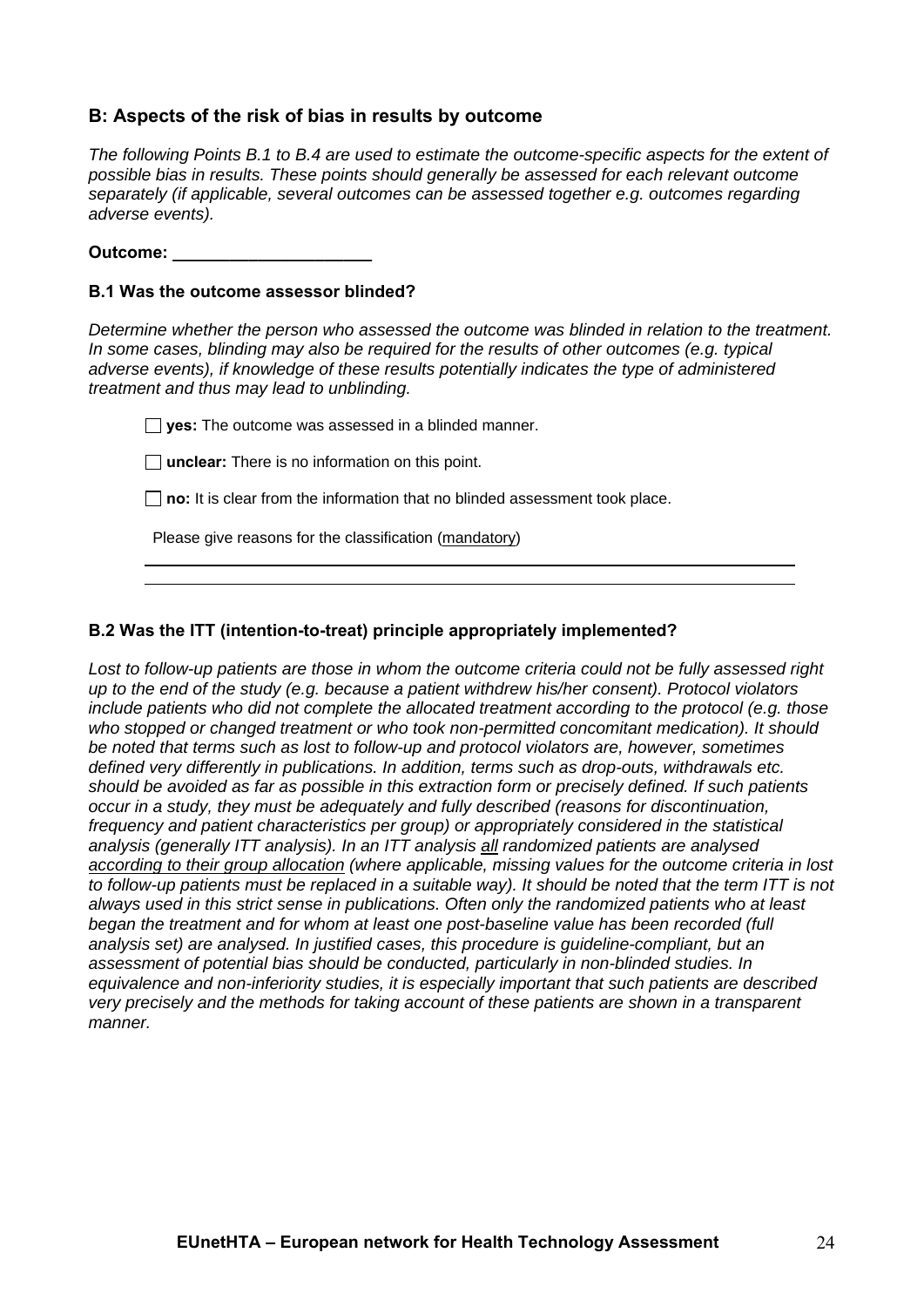**yes:** One of the following characteristics applies:

- According to the publication, no protocol violators or lost to follow-up patients occurred in relevant numbers (if applicable, to be defined in the project, e.g. non-consideration rate in the analysis <5%), and there is no evidence (e.g. discrepant patient numbers in flow chart and results table) to doubt this.
- The protocol violators and lost to follow-up patients are to be described in such detail (nature, frequency and characteristics per group) that their possible influence on the results can be estimated (independent analysis possible).
- The strategy to take account of protocol violators and lost to follow-up patients (including the replacement of missing values, choice of outcome criteria, statistical methods) is logically designed (does not bias the effects in favour of the treatment being evaluated).

□ **unclear**: Due to inadequate reporting, the proper handling of protocol violators and lost to followup patients cannot be assessed.

□ **no**: None of the 3 characteristics named under 'yes' applies.

if unclear or no, please give reasons for the classification (mandatory):

### **B.3 Was the reporting of this outcome independent of the results?**

*Note the advice on Point A.4.* 

**yes:** Selective reporting is unlikely.

**unclear:** No evaluation possible from the information available.

**no:** The data provide indications of selective reporting.

If unclear or no, please give reasons for the classification (mandatory):

### **B.4 Is the trial free from other (outcome-specific) aspects that affect the risk of bias?**

*E.g.* 

- *Relevant data inconsistencies within or between the publications (and, if applicable, other documents).*
- *Implausible information*
- *Use of inadequate statistical methods*

 **yes** 

 $\Box$  no

If no, please give reasons for the classification (mandatory):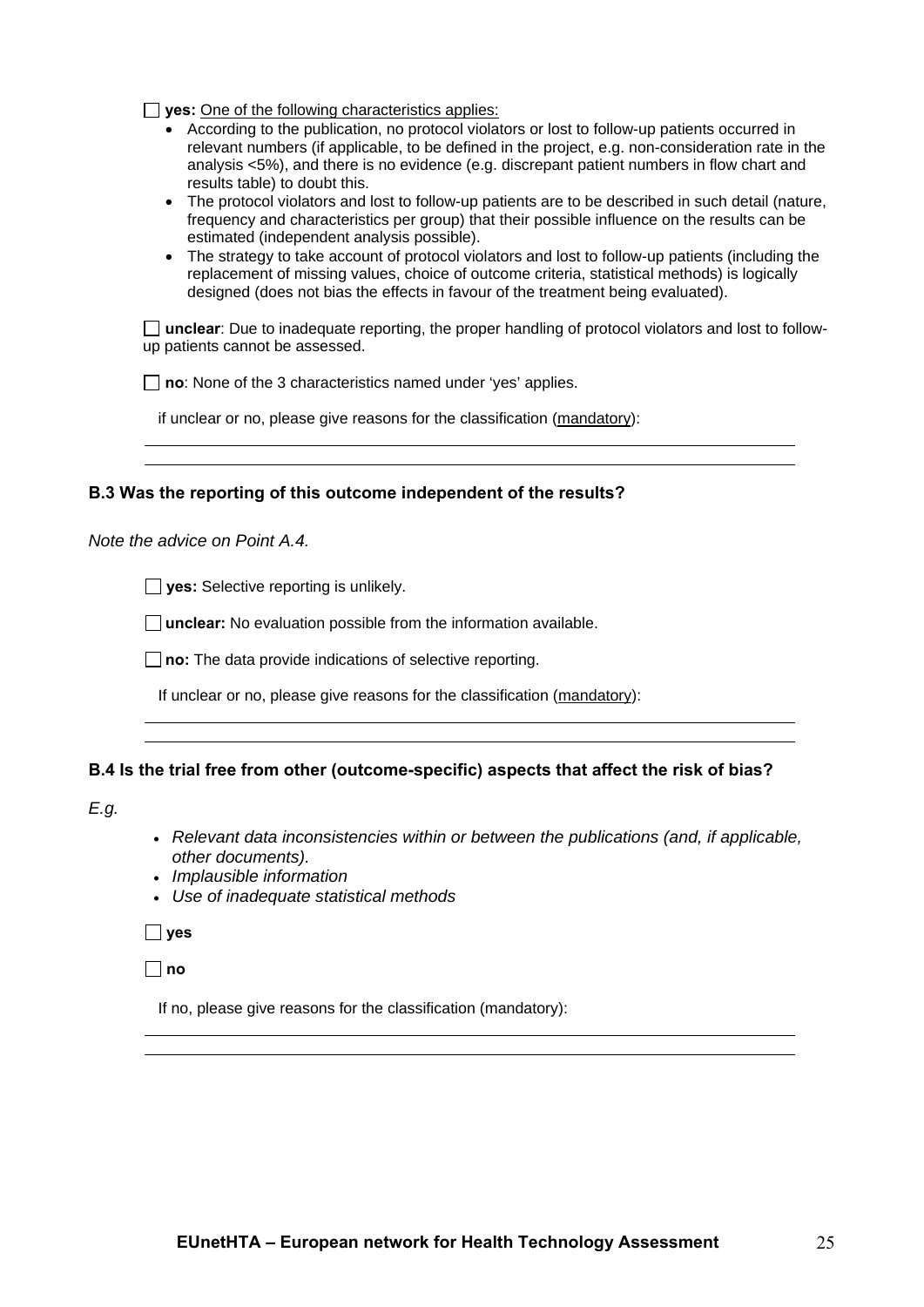### **Classification of the risk of bias in the results for this outcome:**

*The risk of bias is classified in conjunction with the individual assessments of the previous outcome-specific Points B.1 to B4. and the classification of the risk of bias at study level. If the risk of bias across outcomes was rated as 'high', the risk of bias for the outcome is also to be rated as 'high'. A relevant bias means that the basic conclusions from the results would be changed if the biased aspects were corrected.*

**I** low: There is a high probability that the results for this outcome are not subject to relevant bias caused by outcome-specific aspects and aspects across outcomes.

**high**: The results are possibly subject to relevant bias.

If high, please give reasons for the classification (mandatory):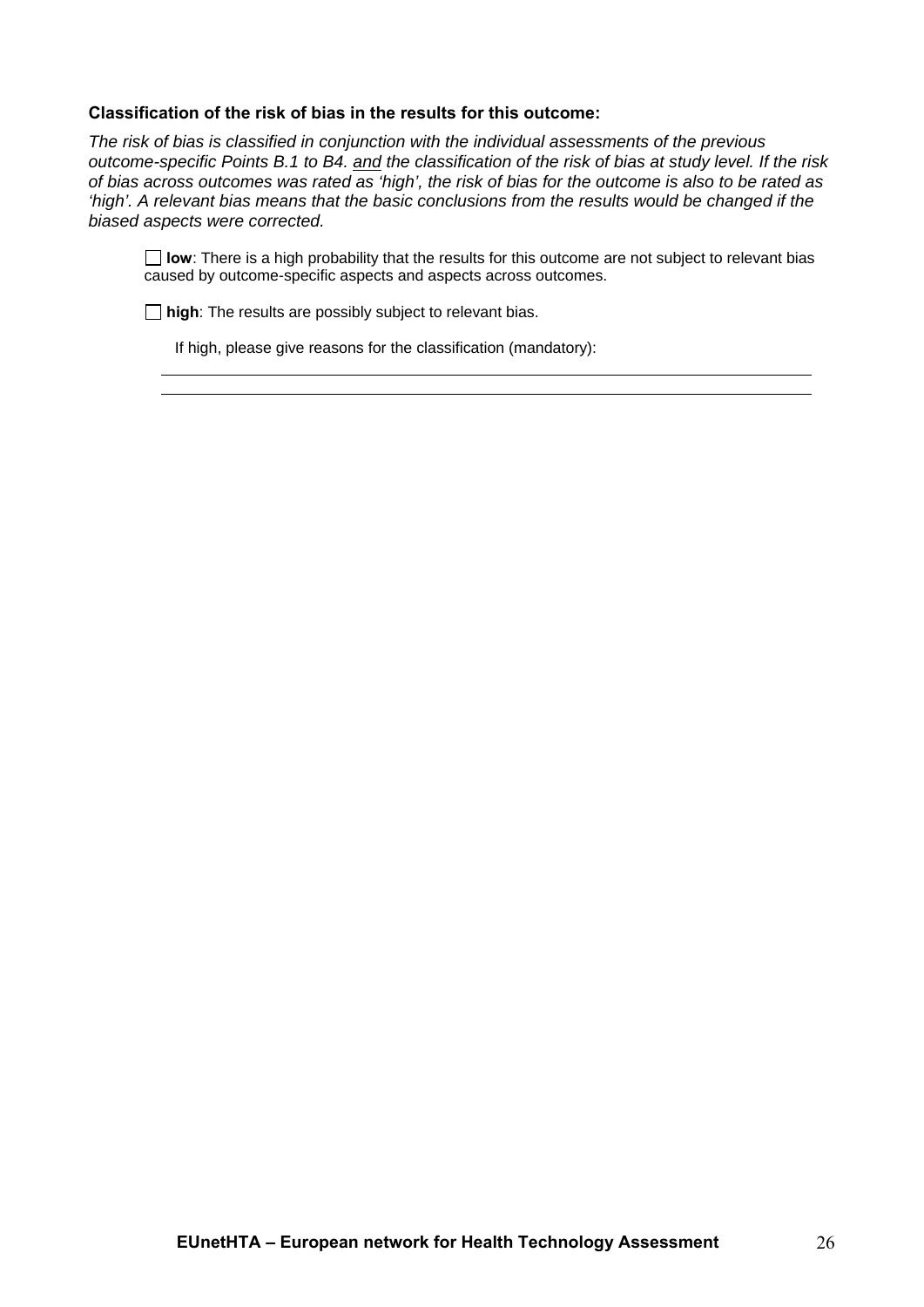# <span id="page-26-0"></span>**Annexe 3**. **Example of a risk of bias assessment**

The example is taken from an IQWiG benefit assessment of ezetimibe for hypercholesterolaemia (IQWiG 2011b). In brief, ezetimibe (in mono- or combination therapy) was compared to treatment with placebo or other lipid-lowering drugs, as well as to non-drug treatment options in patients with primary hypercholesterolaemia. The focus of the assessment was on patient-relevant outcomes. The assessment was based on RCTs with a follow-up of at least 12 months. Ezetimibe had to be administered according to the approval status in Germany.

Two RCTs were included in this assessment: the 24-month ENHANCE study (e.g. Kastelein 2008) and the 14-month ARBITER-6-HALTS study (e.g. Taylor 2009), which included a total of 720 and 363 patients respectively. On the basis of therapy with statins, the trials investigated the additional administration of ezetimibe versus placebo (ENHANCE) or niacin (ARBITER-6-HALTS).

ENHANCE was a double-blind study, and randomization was based on computer-generated codes provided to the clinical centres by a central randomization service  $($   $\rightarrow$  adequate generation of randomization sequence and allocation concealment). While it was not explicitly stated in the publications that the placebos were identical to the study drug with regard to outward appearance and taste, it was nevertheless assumed that real double blinding was achieved (because – among other things – in the registry entry [ClinicalTrials.gov identifier NCT00552097] it is mentioned that subjects, investigators and outcome assessors were blinded). Selective outcome reporting was as far as possible excluded (the clinical study report was provided by the pharmaceutical company), and no other aspects were identified which carried a risk of bias. Hence, the risk of bias on the study level was judged as 'low' (table 1). It should be noted that in IQWiG reports, incomplete

In contrast, ARBITER-6-HALTS was an open-label study. Because no details were provided in the publications on how allocation concealment was achieved (allocation concealment unclear), the risk of bias on the study level was judged as 'high' (table 1).

reporting of outcome data is not assessed on the study level, but only on the outcome level.

The risk of bias assessment on the outcome level is shown in table 2. The risk of bias on the outcome level was assessed as 'high' for most outcomes of the ARBITER-6-HALTS study, mainly because a high number of dropouts were not included in the analyses. In addition, there was an indication of selective exclusion of patients from the analyses. Furthermore, the results for one component of a combined endpoint were not reported, and for another outcome (health-related quality of life) no detailed information with regard to the assessment of the outcome and the results was provided. Both latter deficiencies represent examples of 'other sources of bias'.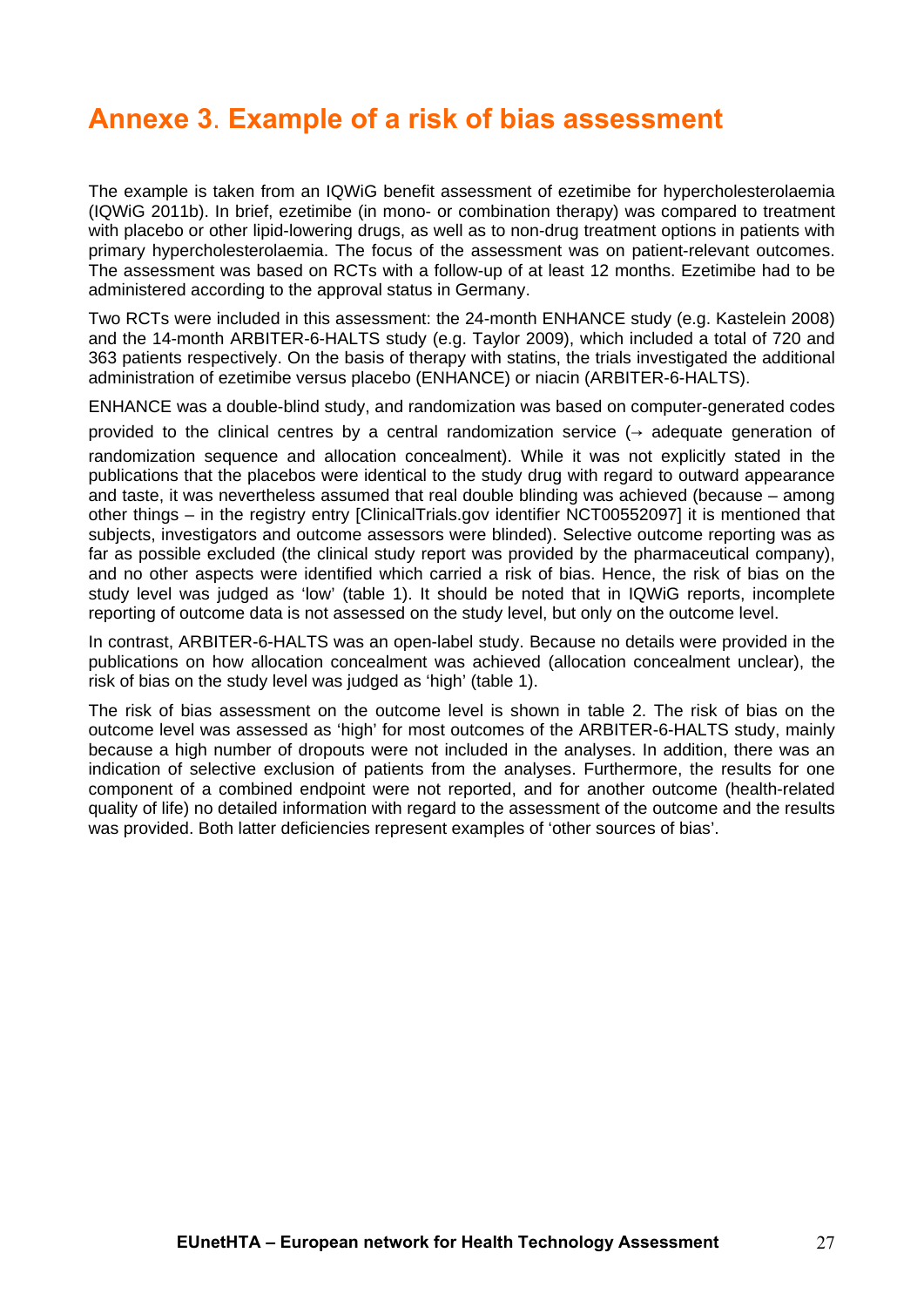Table 1: Risk of bias – study level (table adapted from IQWiG 2011b)\*

|                            |                                                        |                                       | <b>Blinding</b> |                       |                                               | eq                                                                          | study                                                |
|----------------------------|--------------------------------------------------------|---------------------------------------|-----------------|-----------------------|-----------------------------------------------|-----------------------------------------------------------------------------|------------------------------------------------------|
| <b>Trial</b>               | generation<br>of randomization<br>Adequate<br>sequence | allocation<br>concealment<br>Adequate | Patient         | Physician<br>Treating | outcome<br>unlikely<br>Selective<br>reporting | aspects<br>increase<br>bias<br>other<br>৳<br>which<br>risk<br>$\frac{1}{2}$ | bias<br>$\mathbf{\tilde{o}}$<br><b>Risk</b><br>level |
| <b>ENHANCE</b>             | yes                                                    | yes                                   | yes             | yes                   | yes                                           | yes                                                                         | low                                                  |
| ARBITER-6-<br><b>HALTS</b> | yes                                                    | unclear <sup>a</sup>                  | no              | no                    | yes                                           | yes                                                                         | high <sup>a</sup>                                    |
| .                          | .                                                      | $\cdots$<br>. .                       | $\sim$<br>. .   | $\cdot$ $\cdot$       | $\cdots$                                      | . <b>.</b>                                                                  |                                                      |

a: No details were provided on how allocation concealment was achieved (in the open-label trial).

\*The item 'incomplete reporting of outcome data' is missing here because it is assessed only on an outcome level in IQWiG reports.

|  | Table 2: Risk of bias - outcome level (summarized assessment, table adapted from IQWiG 2011b) |
|--|-----------------------------------------------------------------------------------------------|
|--|-----------------------------------------------------------------------------------------------|

| Outcome ►                         |                       |                     | <b>Mortality</b> |         |                                          | <b>Morbidity</b> |          |                                       | life<br>đ                                                   | <b>Adverse events</b>    |     |     |                                                      |
|-----------------------------------|-----------------------|---------------------|------------------|---------|------------------------------------------|------------------|----------|---------------------------------------|-------------------------------------------------------------|--------------------------|-----|-----|------------------------------------------------------|
| <b>Trial</b>                      | <b>Study</b><br>level | survival<br>Overall | Cardiac          | Cerebra | غ<br>S<br>and<br>Non-cardiac<br>cerebral | Cardiac          | Cerebral | non<br>and<br>Non-cardiac<br>cerebral | morbidity<br>ලි<br>endpoint<br>and<br>Combined<br>mortality | Health-related quality   | 북   | SAE | discont<br>AEs<br>Treatment<br>$\overline{5}$<br>due |
| <b>ENHANCE</b>                    | low                   | low                 | low              | low     | low                                      | low              | low      | -                                     | low                                                         | $\overline{\phantom{m}}$ | low | low | low                                                  |
| <b>ARBITER-6-</b><br><b>HALTS</b> | high                  | high<br>а.Ъ         | high<br>a,c      |         |                                          | high<br>a,c      |          |                                       | high<br>$a, \tilde{c}, d$                                   | $high_{a,e}$             |     |     | high <sup>a</sup>                                    |

a: High risk of bias on study level.

b: It is unclear whether dropouts were included in the analysis (incomplete reporting of outcome data). c: High number of dropouts not included in the analysis (incomplete reporting of outcome data); in addition, large difference in patients not included in the analysis between treatment groups. (9 [5%] in the ezetimibe group and 27 [14%] in the niacin group).

d: The results for one component of the combined endpoint were not reported (selective outcome reporting).

e: No detailed information with regard to the assessment of the endpoint and results; it was only noted that no statistically significant difference between the treatment groups was observed..

–: Endpoint was not assessed/reported.

discont.: discontinuation; SAE: severe adverse event; AE: adverse event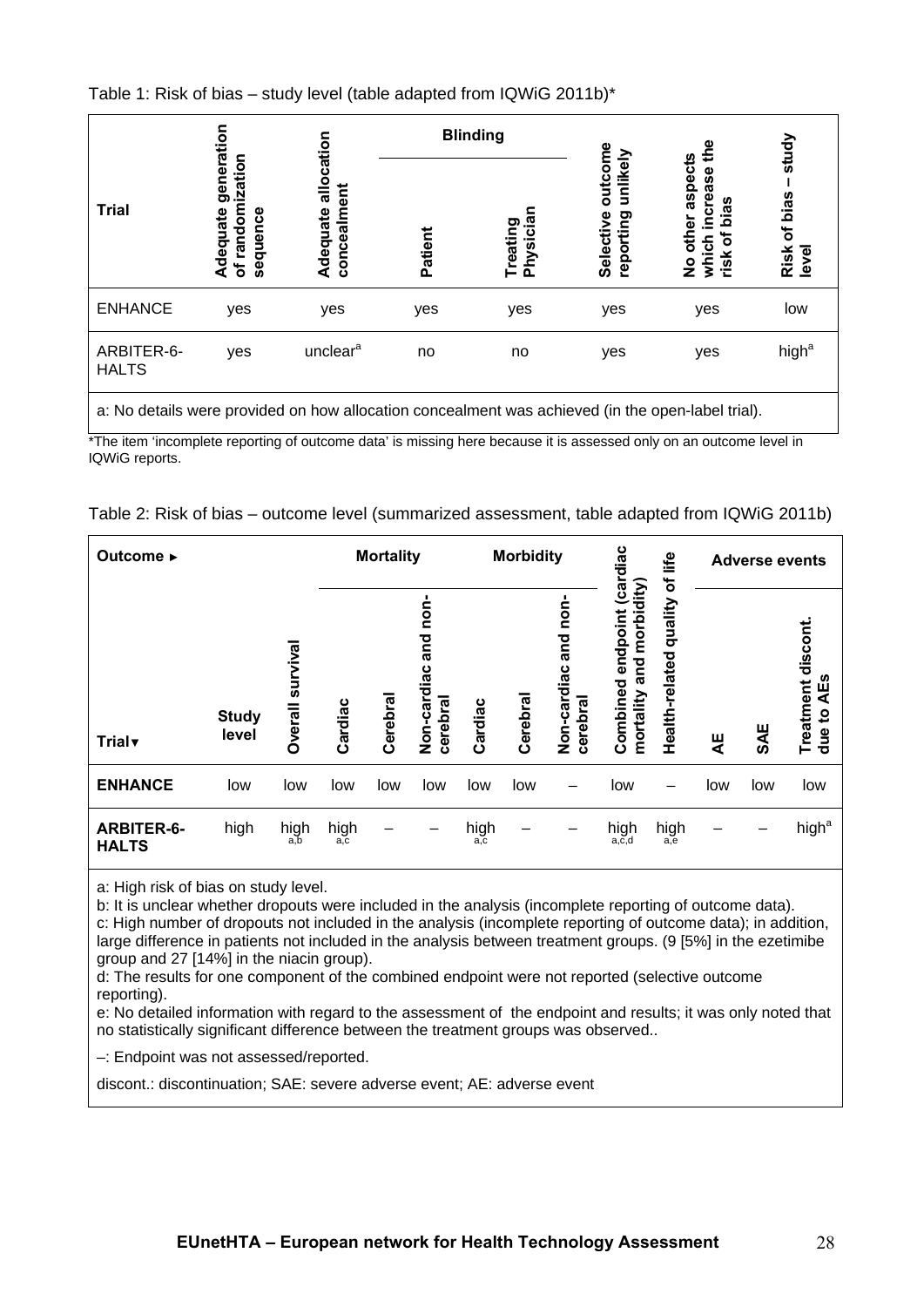Table 3: Risk of bias – outcome level (overall and vascular mortality, table adapted from IQWiG 2011b)

| study<br>Risk of bias<br>level       | outcome<br>assessors<br>Blinding | adequately realized<br>principle<br>Ē |                                                                                                                                                                                                                                                                                     | ৳<br>risk<br>No other aspects<br>9<br>according<br>bias | outcome level<br>Risk of bias - |  |
|--------------------------------------|----------------------------------|---------------------------------------|-------------------------------------------------------------------------------------------------------------------------------------------------------------------------------------------------------------------------------------------------------------------------------------|---------------------------------------------------------|---------------------------------|--|
|                                      |                                  |                                       |                                                                                                                                                                                                                                                                                     |                                                         |                                 |  |
| low                                  | yes                              | yes                                   | yes                                                                                                                                                                                                                                                                                 | yes                                                     | low                             |  |
| high                                 | no                               | unclear <sup>a</sup>                  | yes                                                                                                                                                                                                                                                                                 | yes                                                     | high <sup>a,b</sup>             |  |
| <b>Vascular mortality (cardiac)</b>  |                                  |                                       |                                                                                                                                                                                                                                                                                     |                                                         |                                 |  |
| Low                                  | yes                              | yes                                   | yes                                                                                                                                                                                                                                                                                 | yes                                                     | low                             |  |
| high                                 | no <sup>c</sup>                  | no <sup>d</sup>                       | yes                                                                                                                                                                                                                                                                                 | yes                                                     | high <sup>b,d</sup>             |  |
| <b>Vascular mortality (cerebral)</b> |                                  |                                       |                                                                                                                                                                                                                                                                                     |                                                         |                                 |  |
| low                                  | yes                              | yes                                   | yes                                                                                                                                                                                                                                                                                 | yes                                                     | low                             |  |
| high                                 |                                  |                                       |                                                                                                                                                                                                                                                                                     |                                                         |                                 |  |
|                                      |                                  |                                       |                                                                                                                                                                                                                                                                                     |                                                         |                                 |  |
| low                                  | yes                              | yes                                   | yes                                                                                                                                                                                                                                                                                 | yes                                                     | low                             |  |
| high                                 |                                  |                                       |                                                                                                                                                                                                                                                                                     |                                                         |                                 |  |
| $\mathbf{r}$                         |                                  |                                       | Vascular mortality (non-cardiac and non-cerebral)<br>the contract of the contract of the contract of the contract of the contract of the contract of the contract of the contract of the contract of the contract of the contract of the contract of the contract of the contract o | outcome<br>unlikely<br>Selective<br>reporting           |                                 |  |

a: It is unclear whether dropouts were included in the analysis

b: High risk of bias on study level.

c: Open-label trial. Clinical endpoints were adjudicated by an independent data advisory committee who were unaware of the treatment assignments. However, it is assumed that the primary documentation of cardiovascular events was unblinded.

d: High number of dropouts not included in the analysis; in addition, large difference in patients not included in the analysis between treatment groups. (9 [5%] in the ezetimibe group and 27 [14 %] in the niacin group).

–: Endpoint was not assessed/reported.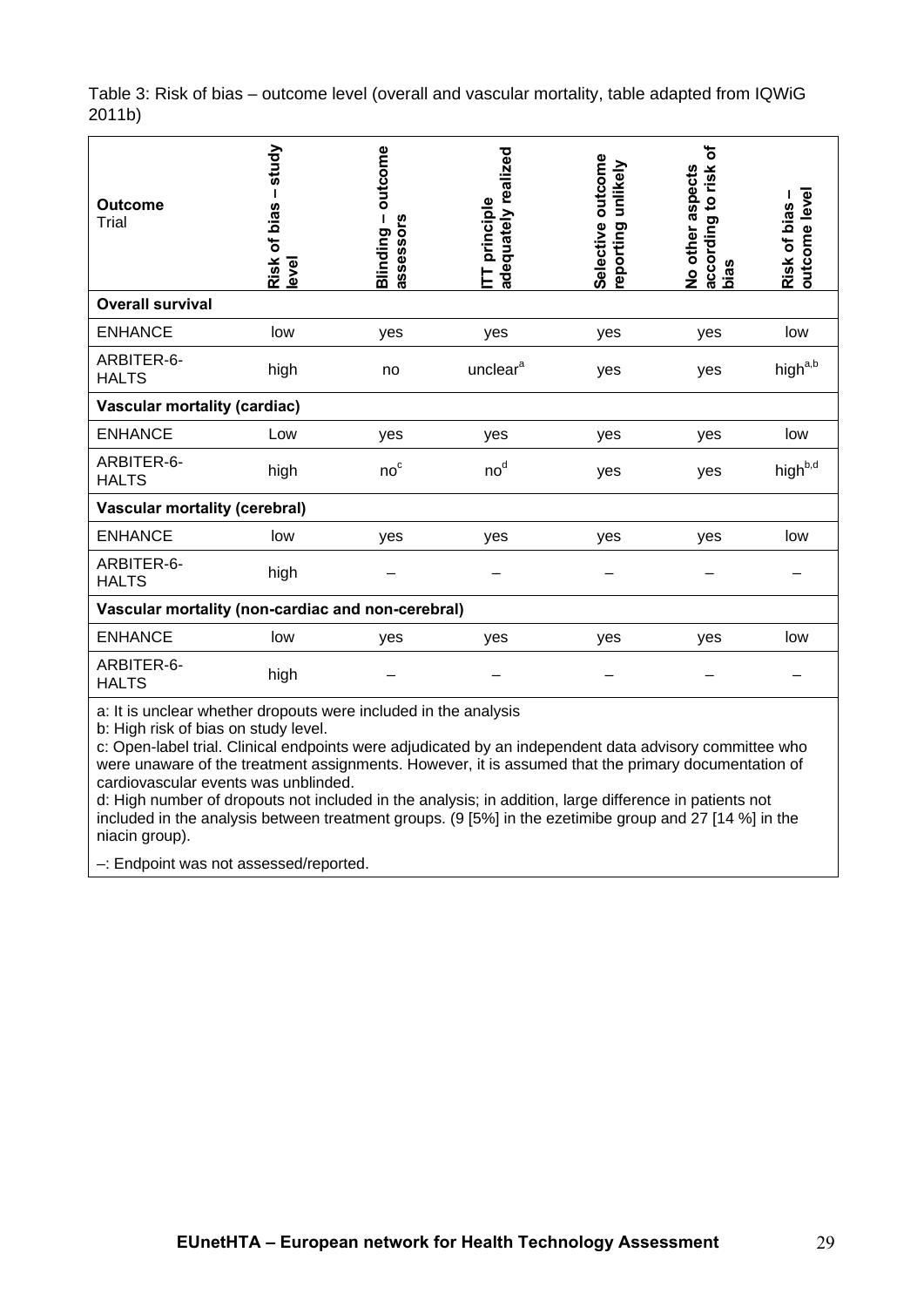# <span id="page-29-0"></span>**Annexe 4**. **Example of dealing with risk of bias**

The example is taken from an IQWiG benefit assessment of rivastigmine patch (10 cm²) and other drugs for Alzheimer's disease (IQWiG 2012). In brief, rivastigmine patch (10 cm²) was compared to treatment with placebo or other drugs for Alzheimer's disease, as well as to non-drug treatment options in patients with mild to moderate Alzheimer's disease. The focus of the assessment was on patient-relevant outcomes. The assessment was based on RCTs with a follow-up of at least 16 weeks. Rivastigmine patch had to be administered according to the approval status in Germany.

Two RCTs were included in this assessment for the comparison against placebo: the 24-week, multi-national IDEAL study (e.g. Winblad 2007) and the Japanese study D1301 (unpublished, Novartis 2011<sup>[5](#page-29-1)</sup>), which included a total of 892 and 859 patients respectively<sup>[6](#page-29-2)</sup>. The following discussion is based on the outcome 'cognitive function'.

Cognitive function was measured in both studies by the Alzheimer's Disease Assessment Scale Cognitive subscale (ADAS-cog) and amongst others operationalized as 'non-reponse', i.e. an improvement of less than 4 points on the ADAS-cog scale. The cut-off point of 4 is an established threshold for non-response on the ADAS-cog scale. The risk of bias with regard to this outcome was judged to be high for the IDEAL study and low for the study D1301. The reason for the high risk of bias judgment for the IDEAL study was a major difference (> 5%) in the proportion of nonanalysed patients between the rivastigmine patch and placebo group.

A meta-analysis of both trials showed a statistically significant effect in favour of rivastigmine (figure 1,  $p = 0.023$ ) with no statistical heterogeneity ( $I^2 = 0\%$ ). According to the IQWiG methods, a statistically significant effect of a meta-analysis of at least 2 studies with an outcome-specific low risk of bias is in general necessary to derive 'proof' of a benefit (highest level of certainty). Therefore, in the first instance only an 'indication' (middle level of certainty) of a benefit was acknowledged, because one of the 2 studies had a high risk of bias with regard to cognitive function.

In addition 2 sensitivity analyses were performed to evaluate the robustness of the results. In the first sensitivity analysis all patients who were not included in the primary analysis were regarded as non-responders (figure 2). This analysis also showed a statistically significant effect in favour of rivastigmine ( $p = 0.046$ ). In the second sensitivity analysis all patients who were not observed until the last planned follow-up were regarded as non-responders<sup>[7](#page-29-3)</sup> (figure 3). Here, the statistically significant effect disappeared ( $p = 0.124$ ). Therefore, it was concluded that the effect was not sufficiently robust to derive 'proof' of a benefit, so that the results were still regarded as an 'indication' of a benefit $8$ .

1

<span id="page-29-1"></span><sup>&</sup>lt;sup>5</sup> A study report was provided by Novartis for the assessment.

<span id="page-29-2"></span><sup>&</sup>lt;sup>6</sup> However, for the comparison of rivastigmine patch (10 cm<sup>2</sup>) with placebo, 595 and 575 patients were included respectively.

<span id="page-29-3"></span>The primary analysis used a last-observation-carried-forward (LOCF) strategy.

<span id="page-29-4"></span><sup>&</sup>lt;sup>8</sup> Because there was also an indication for an effect modification by older age ( $\le$  /  $\ge$  75 years) the conclusions were drawn separately for patients < 75 years of age ('indication' of a benefit) and  $\geq$  75 years ('hint' of a benefit).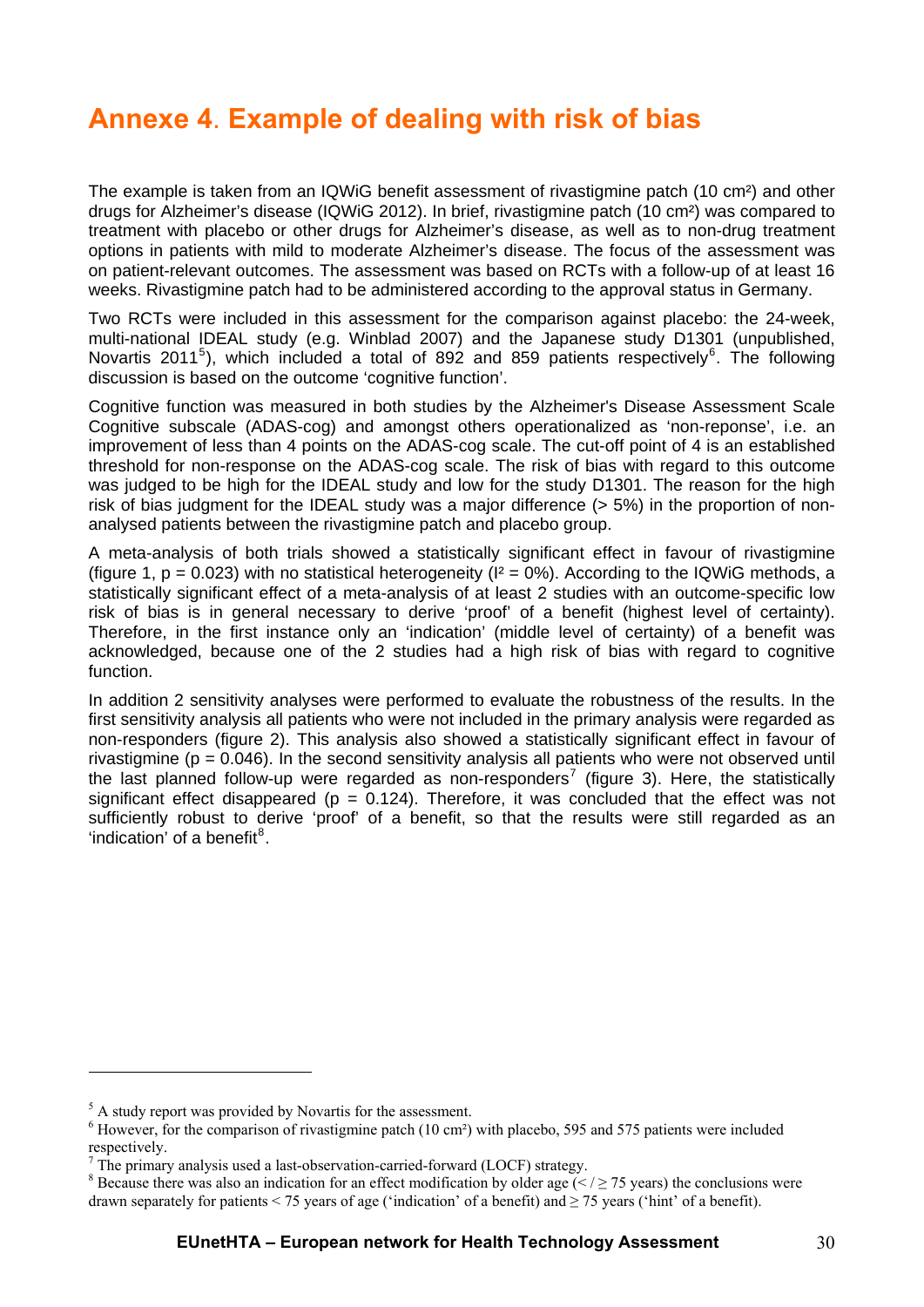

Heterogeneity: Q=0.06, df=1, p=0.809, I²=0% Overall effect: Z Score=-2.27, p=0.023, Tau=0

Figure 1: Meta-analysis of rivastigmine patch (10 cm<sup>2</sup>) vs. placebo, ADAS-cog non-response. OR = odds ratio; CI = confidence interval.

|                                   | Rivastigmine (10 cm <sup>2</sup> ) vs. placebo<br>Non-responders: ADAS-cog improvement < 4<br>Random-effects modell - DerSimonian und Laird |                    |      |                              |             |                      |    |        |              |                              |  |
|-----------------------------------|---------------------------------------------------------------------------------------------------------------------------------------------|--------------------|------|------------------------------|-------------|----------------------|----|--------|--------------|------------------------------|--|
|                                   | Rivastigmine                                                                                                                                | Placebo            |      |                              |             |                      |    |        |              |                              |  |
| Study                             | n/N                                                                                                                                         | n/N                |      |                              | OR (95%-CI) | Weight               | 0R | 95%-CI |              |                              |  |
| <b>IDEAL</b><br>D <sub>1301</sub> | 223/293<br>241/287                                                                                                                          | 245/302<br>253/288 |      |                              |             |                      |    |        | 0.74<br>0.72 | [0.50, 1.10]<br>[0.45, 1.16] |  |
| Total                             | 464/580                                                                                                                                     | 498/590            |      |                              |             |                      |    | 100.0  | 0.73         | [0.54, 0.99]                 |  |
|                                   |                                                                                                                                             |                    |      |                              |             |                      |    |        |              |                              |  |
|                                   |                                                                                                                                             |                    | 0.20 | 0.45<br>1.00<br>2.24<br>5.00 |             |                      |    |        |              |                              |  |
|                                   |                                                                                                                                             |                    |      |                              |             | In favour of placebo |    |        |              |                              |  |
|                                   | Heterogeneity: $Q=0.01$ , df=1, p=0.943, $1^{2}=0\%$<br>Overall effec: $Z$ Score=-2.00, $p=0.046$ . Tau=0                                   |                    |      | In favour of rivastigmine    |             |                      |    |        |              |                              |  |

Figure 2: Meta-analysis of rivastigmine patch (10 cm²) vs. placebo, ADAS-cog non-response. Sensitivity analysis 1: Patients who were not included in the primary analysis were regarded as non-responders. OR = odds ratio; CI = confidence interval.

| Rivastigmine (10 cm <sup>2</sup> ) vs. placebo | Non-responders: ADAS-cog improvement < 4<br>Random-effects modell - DerSimonian und Laird             |                    |             |                           |  |                      |              |                              |           |              |  |
|------------------------------------------------|-------------------------------------------------------------------------------------------------------|--------------------|-------------|---------------------------|--|----------------------|--------------|------------------------------|-----------|--------------|--|
| Study                                          | Rivastigmine<br>n/N                                                                                   | Placebo<br>n/N     | OR (95%-CI) |                           |  |                      |              | Weight                       | <b>OR</b> | 95%-CI       |  |
| <b>IDEAL</b><br>D <sub>1301</sub>              | 235/293<br>249/287                                                                                    | 254/302<br>257/288 |             |                           |  | 59.0<br>41.0         | 0.77<br>0.79 | [0.50, 1.17]<br>[0.48, 1.31] |           |              |  |
| Gesamt                                         | 484/580                                                                                               | 511/590            |             |                           |  |                      |              | 100.0                        | 0.78      | [0.56, 1.07] |  |
|                                                | 1.00<br>2.24<br>0.20<br>0.45<br>5.00                                                                  |                    |             |                           |  |                      |              |                              |           |              |  |
|                                                | Heterogeneity: $Q=0.01$ , df=1, p=0.925, $1^{2}=0\%$<br>Overall effect: Z Score=-1.54, p=0.124, Tau=0 |                    |             | In favour of rivastigmine |  | In favour of placebo |              |                              |           |              |  |

Figure 3: Meta-analysis of rivastigmine patch (10 cm²) vs. placebo, ADAS-cog non-response. Sensitivity analysis 2: Patients who were lost to follow-up were regarded as non-responders. OR = odds ratio; CI = confidence interval.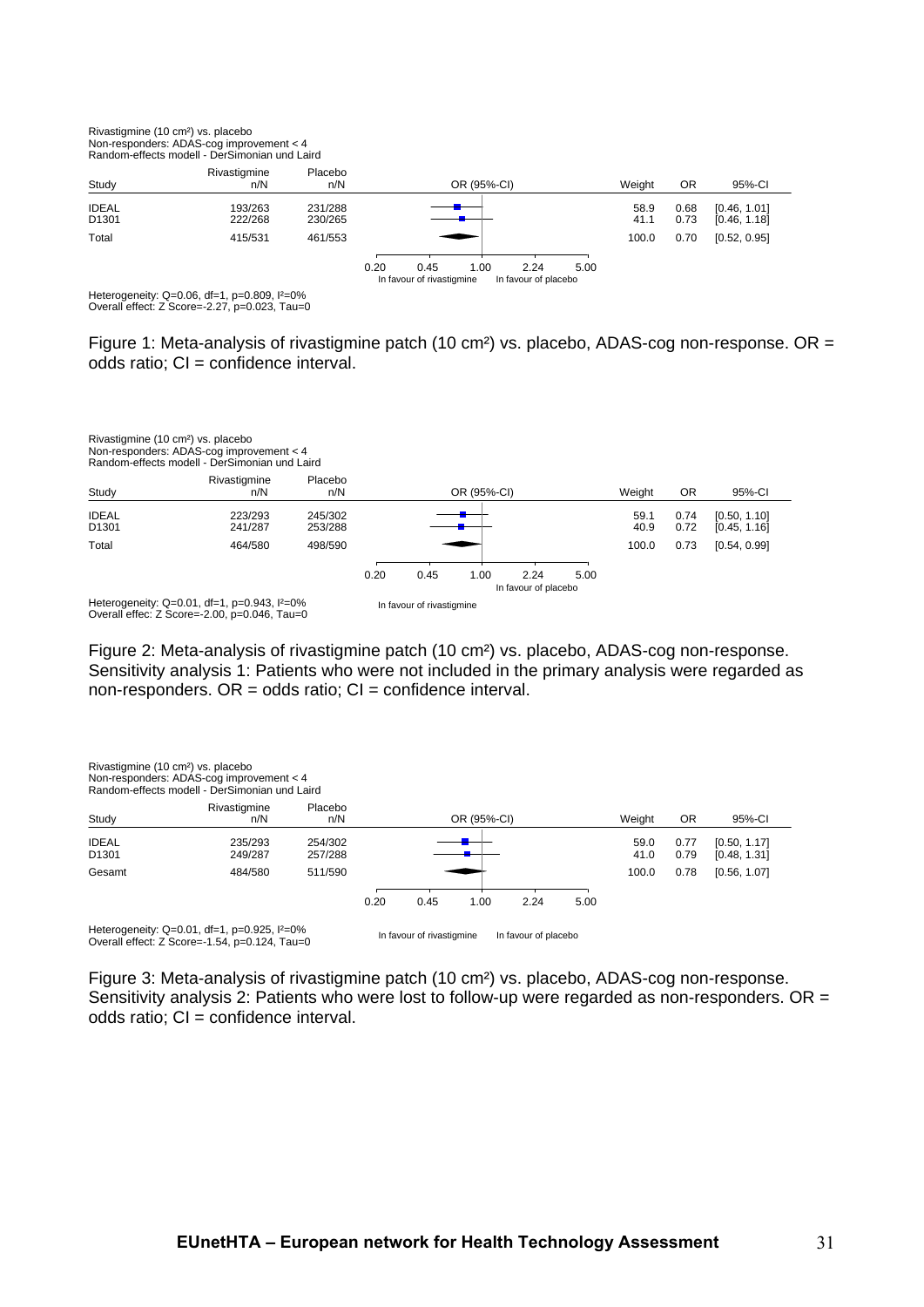# <span id="page-31-0"></span>**Annexe 5**. **Bibliography**

- 1) Bassler D, Briel M, Montori VM, Lane M, Glasziou P, et al. Stopping randomized trials early for benefit and estimation of treatment effects: systematic review and meta-regression analysis. JAMA 2010; 303: 1180-1187.
- 2) Dwan K, Altman DG, Arnaiz JA, Bloom J, Chan AW, Cronin E, Decullier E, Easterbrook PJ, Von Elm E, Gamble C, Ghersi D, Ioannidis JP, Simes J, Williamson PR: Systematic review of the empirical evidence of study publication bias and outcome reporting bias. PLoS ONE 2008, 3:e3081.
- 3) [EMA] European Medicines Agency. Reflection paper on the regulatory guidance for the use of health related quality of life (HRQL) measures in the evaluation of medicinal products [online]. 27.07.2005. Available at URL: [http://www.ema.europa.eu/docs/en\\_GB/document\\_library/Scientific\\_guideline/2009/09/WC50000363](http://www.ema.europa.eu/docs/en_GB/document_library/Scientific_guideline/2009/09/WC500003637.pdf) [7.pdf](http://www.ema.europa.eu/docs/en_GB/document_library/Scientific_guideline/2009/09/WC500003637.pdf) (accessed: 27.12.2012).
- 4) [EMA] European Medicines Agency. Appendix 1 to the guideline on the evaluation of anticancer medicinal products in man. Methodological consideration for using progressionfree survival (PFS) or disease-free survival (DFS) in confirmatory trials [online]. 15.12.2011. Available at URL: [http://www.ema.europa.eu/docs/en\\_GB/document\\_library/Scientific\\_guideline/2011/12/WC50011996](http://www.ema.europa.eu/docs/en_GB/document_library/Scientific_guideline/2011/12/WC500119965.pdf) [5.pdf](http://www.ema.europa.eu/docs/en_GB/document_library/Scientific_guideline/2011/12/WC500119965.pdf) (accessed: 27.12.2012).
- 5) [EUnetHTA]. European network on HTA. Common questions. What is Health Technology Assessment (HTA) [online]. Available at URL: <http://www.eunethta.eu/about-us/faq#t287n73> (accessed: 27.12.2012).
- 6) [FDA] Food and Drug Administration. Guidance for industry. Patient-reported outcome measures: Use in medical product development to support labeling claims [online]. 12.2009. Available at URL: [http://www.fda.gov/downloads/Drugs/GuidanceComplianceRegulatoryInformation/Guidances/UCM1932](http://www.fda.gov/downloads/Drugs/GuidanceComplianceRegulatoryInformation/Guidances/UCM193282.pdf) [82.pdf](http://www.fda.gov/downloads/Drugs/GuidanceComplianceRegulatoryInformation/Guidances/UCM193282.pdf) (accessed: 27.12.2012).
- 7) Glasziou PP, Vandenbroucke JP, Chalmers I. Assessing the quality of research. BMJ 2004; 328: 39-41.
- 8) Goodman S, Berry D, Wittes J. Bias and trials stopped early for benefit. JAMA 2010; 304: 157.
- 9) Guyatt GH, Oxman AD, Vist G, Kunz R, Brozek J, Alonso-Coello P, Montori V, Akl EA, Djulbegovic B, Falck-Ytter Y, Norris SL, Williams JW Jr, Atkins D, Meerpohl J, Schünemann HJ. GRADE guidelines: 4. Rating the quality of evidence--study limitations (risk of bias). J Clin Epidemiol. 2011; 64: 407-415.
- 10) Hartling L, Ospina M, Liang Y, Dryden DM, Hooton N, Krebs Seida J, Klassen TP. Risk of bias versus quality assessment of randomised controlled trials: cross sectional study.. BMJ 2009; 339 :b4012.
- 11) Hartling L, Bond K, Vandermeer B, Seida J, Dryden DM, Rowe BH. Applying the risk of bias tool in a systematic review of combination long-acting beta-agonists and inhaled corticosteroids for persistent asthma. PLoS One. 2011; 6(2) :e17242.
- 12) Herbison P, Hay-Smith J, Gillespie WJ. Different methods of allocation to groups in randomized trials are associated with different levels of bias. A meta-epidemiological study. J Clin Epidemiol 2011; 64: 1070-5.
- 13) Higgins JP, Green S (editors). Cochrane Handbook for Systematic Reviews of Interventions Version 5.1.0 [updated March 2011] [online]. The Cochrane Collaboration, 2011. Available at URL: [www.cochrane-handbook.org](http://www.cochrane-handbook.org/) (accessed: 27.12.2012).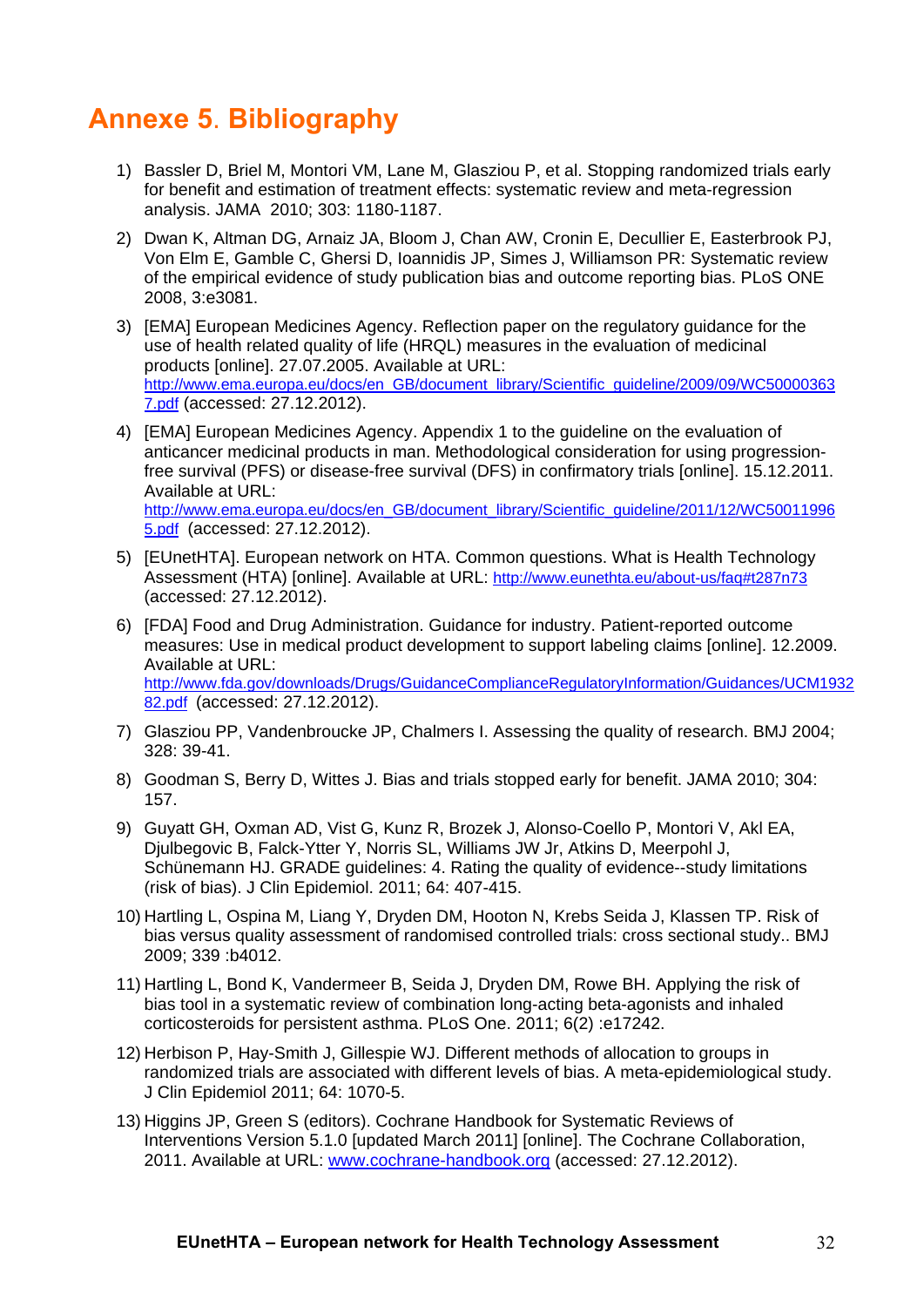- 14) Higgins JP, Altman DG, Gøtzsche PC, Jüni P, Moher D, Oxman AD, Savovic J, Schulz KF, Weeks L, Sterne JA; Cochrane Bias Methods Group; Cochrane Statistical Methods Group. The Cochrane Collaboration's tool for assessing risk of bias in randomised trials. BMJ 2011; 343: d5928.
- 15) Hróbjartsson A, Thomsen AS, Emanuelsson F, Tendal B, Hilden J, Boutron I, Ravaud P, Brorson S. Observer bias in randomised clinical trials with binary outcomes: systematic review of trials with both blinded and non-blinded outcome assessors. BMJ 2012; 344: e1119.
- 16) IQWiG 2011a. General Methods Version 4.0 [online]. 23.09.2011. Available at URL: [https://www.iqwig.de/download/General\\_Methods\\_4-0.pdf](https://www.iqwig.de/download/General_Methods_4-0.pdf) (accessed: 27.12.2012).
- 17) IQWiG 2011b. Ezetimib bei Hypercholesterinämie. IQWiG-Berichte Jahr: 2011 Nr. 90 [online]. 18.07.2011. Available at URL: [https://www.iqwig.de/download/A10-](https://www.iqwig.de/download/A10-02_Abschlussbericht_Ezetimib_bei_Hypercholesterinaemie.pdf) 02 Abschlussbericht Ezetimib bei Hypercholesterinaemie.pdf (accessed: 27.12.2012).
- 18) IQWiG 2012. Cholinesterasehemmer bei Alzheimer Demenz: Ergänzungsauftrag Rivastigmin-Pflaster und Galantamin. IQWiG-Berichte – Jahr: 2012 Nr. 118 [online]. 03.02.2012. Available at URL: [https://www.iqwig.de/download/A09-](https://www.iqwig.de/download/A09-05_Abschlussbericht_Cholinesterasehemmer_Ergaenzungsauftrag_Rivastigmin_Pflaster_Galantamin.pdf) [05\\_Abschlussbericht\\_Cholinesterasehemmer\\_Ergaenzungsauftrag\\_Rivastigmin\\_Pflaster\\_Galantami](https://www.iqwig.de/download/A09-05_Abschlussbericht_Cholinesterasehemmer_Ergaenzungsauftrag_Rivastigmin_Pflaster_Galantamin.pdf) [n.pdf](https://www.iqwig.de/download/A09-05_Abschlussbericht_Cholinesterasehemmer_Ergaenzungsauftrag_Rivastigmin_Pflaster_Galantamin.pdf) (accessed: 27.12.2012).
- 19) Jadad AR, Murray WE. Randomized controlled trials: questions, answers and musings. Malden: Blackwell; 2007.
- 20) Jüni P, Altman DG, Egger M. Assessing the quality of controlled clinical trials. BMJ 2001; 323: 42-46.
- 21) Kastelein JJ, Akdim F, Stroes ES, Zwinderman AH, Bots ML, Stalenhoef AF, Visseren FL, Sijbrands EJ, Trip MD, Stein EA, Gaudet D, Duivenvoorden R, Veltri EP, Marais AD, de Groot E; ENHANCE Investigators. Simvastatin with or without ezetimibe in familial hypercholesterolemia. N Engl J Med 2008; 358:1431-1443.
- 22) Kirkham JJ, Dwan KM, Altman DG, Gamble C, Dodd S, Smyth R, Williamson PR. The impact of outcome reporting bias in randomised controlled trials on a cohort of systematic reviews. BMJ 2010; 340: c365.
- 23) Lange S. The all randomized/full analysis set (ICH E9): may patients be excluded from the analysis? Drug Inf J 2001; 35(3): 881-891.
- 24) Mathieu S, Boutron I, Moher D, Altman DG, Ravaud P. Comparison of registered and published primary outcomes in randomized controlled trials. JAMA 2009; 302: 977-84.
- 25) Moher D, Liberati A, Tetzlaff J, Altman DG. Preferred reporting items for systematic reviews and meta-analyses: The PRISMA statement. BMJ 2009; 339: b2535.
- 26) Novartis Pharmaceuticals. Efficacy and safety of rivastigmine transdermal patch in patients with mild to moderate Alzheimer's disease [online]. In: ClinicalTrials.gov. 27.09.2011. Available at URL: [http://ClinicalTrials.gov/show/NCT00423085](http://clinicaltrials.gov/show/NCT00423085) (accessed: 27.12.2012).
- 27) Oxman AD, Guyatt GH. Validation of an index of the quality of review articles. J Clin Epidemiol 1991; 44: 1271-1278.
- 28) PHARMAC 2005. Recommended methods to derive clinical inputs for proposals to PHARMAC. Version 1B, New Zealand Pharmaceutical Management Agency Ltd (PHARMAC), 2005.
- 29) Pharmaceutical Forum. Core principles on relative effectiveness. Available at URL: [http://ec.europa.eu/enterprise/sectors/healthcare/files/docs/rea\\_principles\\_en.pdf](http://ec.europa.eu/enterprise/sectors/healthcare/files/docs/rea_principles_en.pdf) (accessed: 27.12.2012).
- 30) Schulz KF, Chalmers I, Hayes RJ, Altman DG. Empirical evidence of bias. Dimensions of methodological quality associated with estimates of treatment effects in controlled trials. JAMA 1995; 273: 408-12.